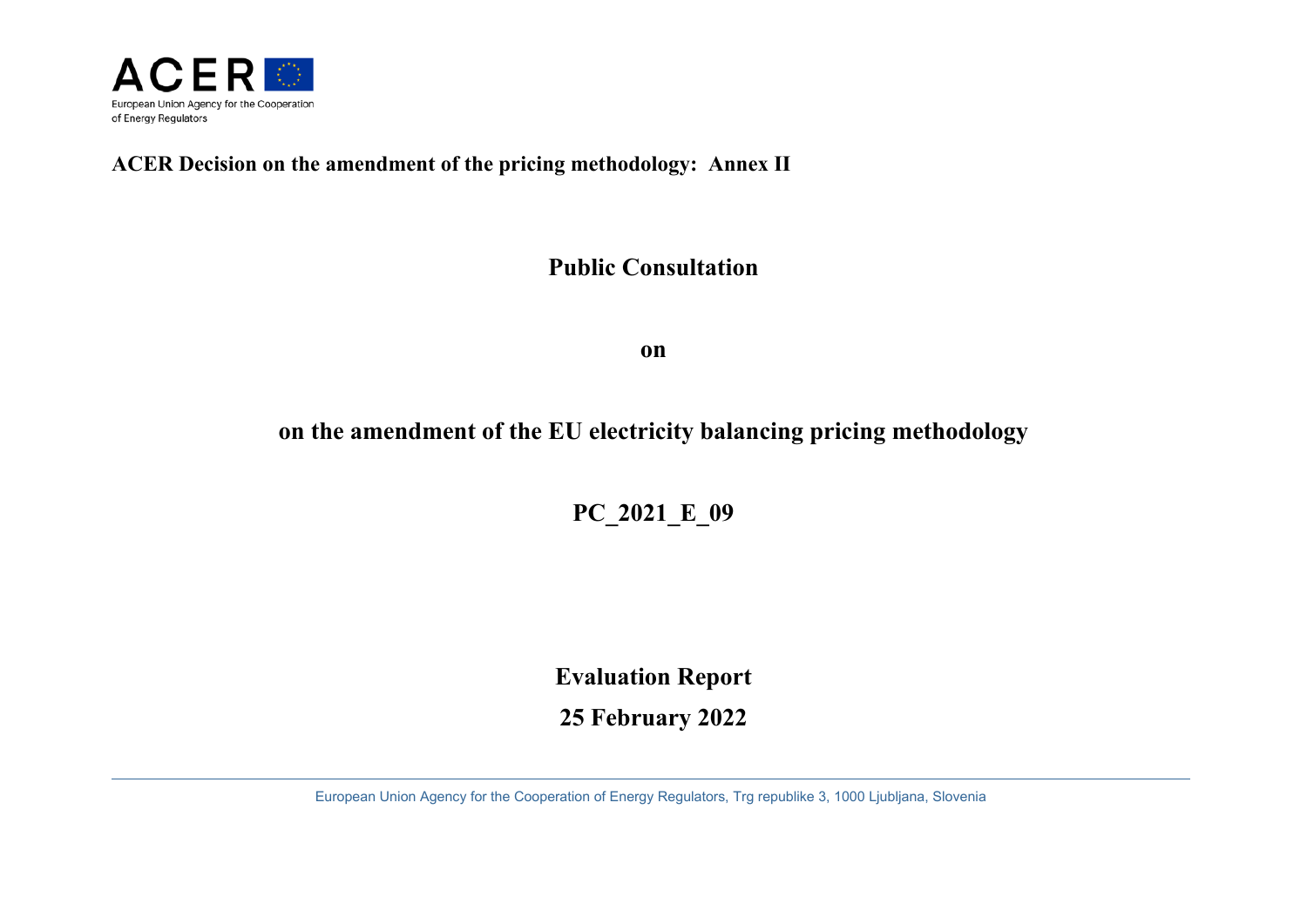

#### **1.INTRODUCTION**

On 26 August 2021, all Transmission System Operators' ('TSOs') submitted to the European Union Agency for the Cooperation of Energy Regulators ('ACER') their proposal for the amendment of the methodology for pricing balancing energy and cross-zonal capacity used for the exchange of balancing energy or operating the imbalance netting process (the 'Proposal') in accordance with Article 30(1) of the Commission Regulation (EU) 2017/2195 of 23 November 2017 establishing a guideline on electricity balancing ('EB Regulation').

In order to take an informed decision and in accordance with Article 14(6) of the Regulation (EU) 2019/942, ACER launched a public consultation on 13 October 2021 inviting all interested stakeholders, including ENTSO for Electricity, Regulatory Authorities and TSOs to provide comments on the Proposal. The closing date of the public consultation was 10 November 2021. More specifically, the public consultation invited stakeholders to comment on the following aspects of the Proposal:

(i) if technical price limits as proposed by the TSOs are needed for the efficient functioning of the market;

(ii) the need, level and timeline for the lower technical price limit than currently approved level; and

(iii) if there should be an automatic adjustment mechanism for technical price limit to be increased if expected to be reached in the balancing timeframe.

#### **2.RESPONSES**

By the end of the consultation period, ACER received comments from 43 respondents. This evaluation paper summarises all of the respondents' comments and how these were considered by ACER. The table below is organised according to the consultation questions and provides the respective views of the respondents, as well as a response from ACER clarifying how their comments were considered in the present Decision.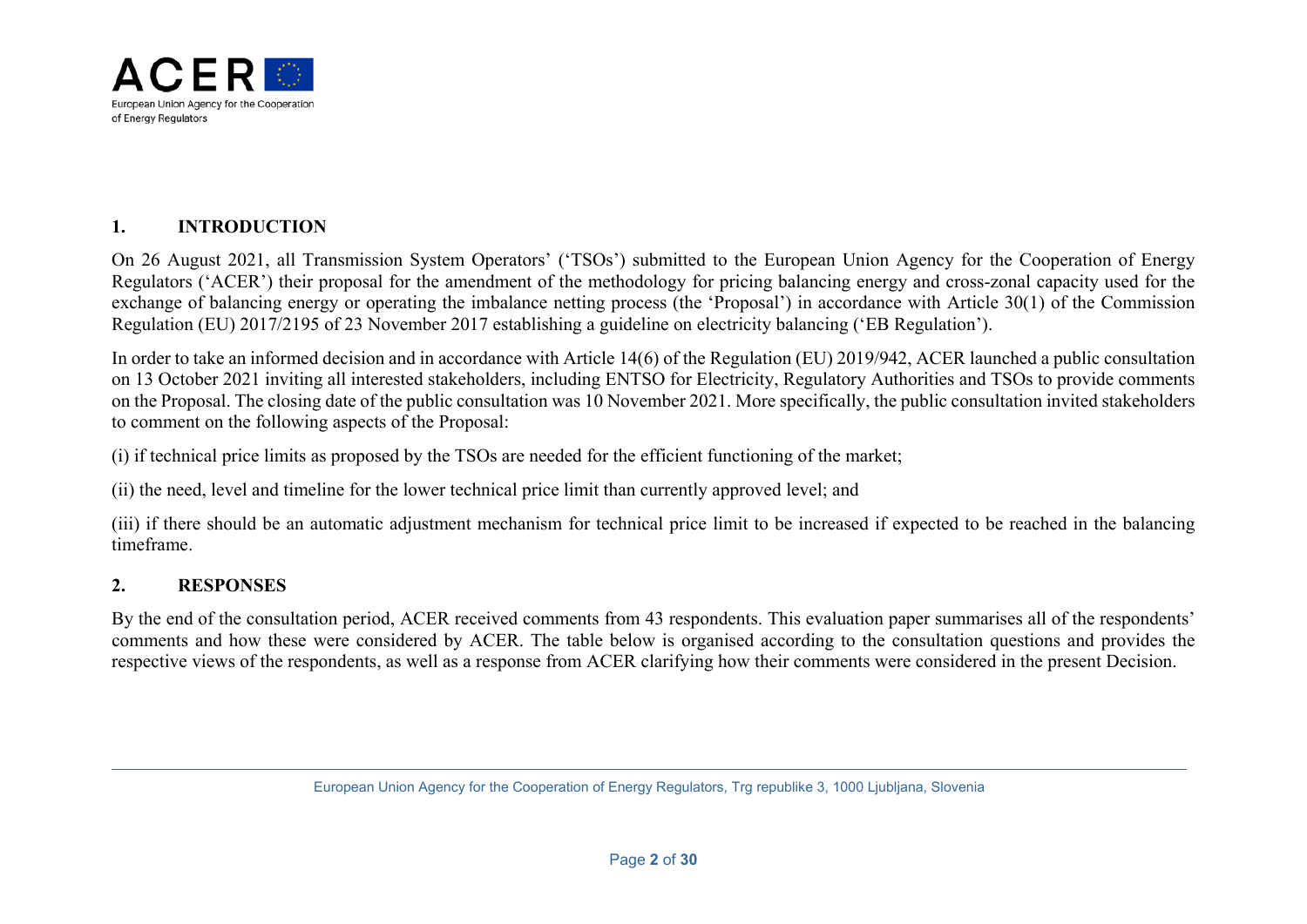

### **TOPIC 1: TECHNICAL PRICE LIMITS NEEDED FOR EFFICIENT FUNCTIONING OF THE MARKET**

1. **Question 1a)** In your view, could a reduction of the balancing technical price limits as proposed by the TSOs be justified on the grounds of a more efficient functioning of the market?

 **Answer:** Yes/No/Partially

42 respondents provided answer to this question.

21 respondents answered 'Yes' (AIGET, Association of Energy Users in Finland (ELFi), E.ON Energie Deutschland GmbH, Edison S.p.A., Eneco, ENTSO-E, Finnish Energy Kymenlaakson Sähkö Oy, MFT Energy, Ompex AG, PD Power Oy, Quadra Energy GmbH, SachsenEnergie AG, Stadtwerke München GmbH, Statkraft Markets GmbH, Swedenergy, TotalEnergies Electricité et Gaz France Trianel GmbH, UPM Energy Oy, Westnetz GmbH on behalf of E.ON DSOs Germany, ZEW – Leibniz Centre for European Economic Research), 5 respondents answered 'Partially' (BayWa r.e. Energy Trading GmbH, CEZ, EDF, illwerke vkw AG, UFE) and

16 respondents answered 'No' (BDEW, Centrica Plc, EFET, EnBW Energie Baden-Württemberg AG, Entelios.AG, EUGINE – European Engine Power Plants Association, Eurelectric, Europe Energy S.p.A., Europex, FEBEG, 'individual respondent'<sup>1</sup>, INNIO, RWE Supply  $\&$ Trading GmbH, Slovenské elektrárne, a.s., UNIPER SE, VEMW).



 $1$  Name is anonymised due to confidentiality claim.

European Union Agency for the Cooperation of Energy Regulators, Trg republike 3, 1000 Ljubljana, Slovenia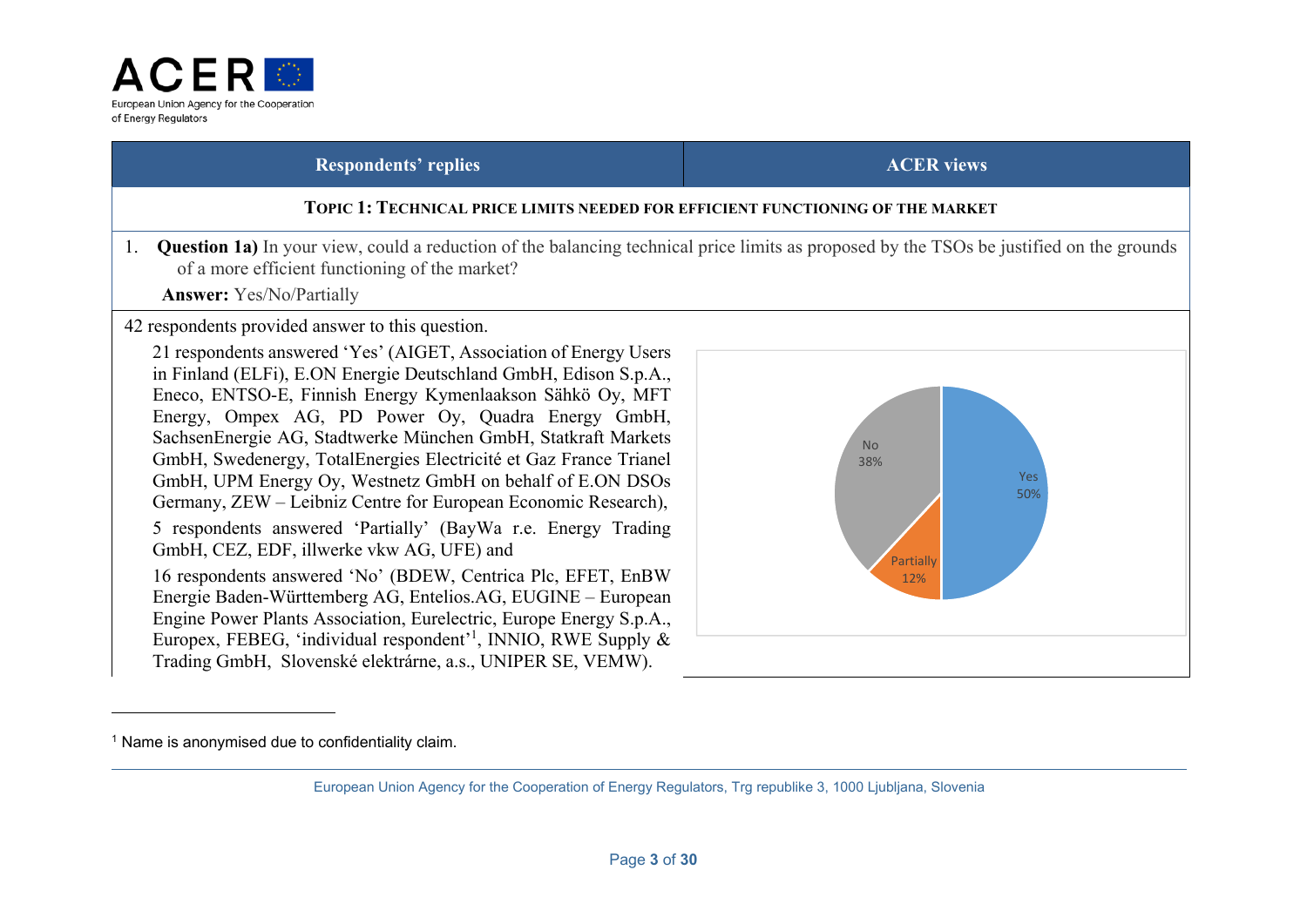

| <b>Respondents' replies</b>                                                                                                                                                                                                                                                                                                                                                                                                                                                                                                                                                                                                   | <b>ACER</b> views                                                                                                                                                                                                                                                                                                                                                                                                                                                                                                                                                                                                                                                                                                                             |
|-------------------------------------------------------------------------------------------------------------------------------------------------------------------------------------------------------------------------------------------------------------------------------------------------------------------------------------------------------------------------------------------------------------------------------------------------------------------------------------------------------------------------------------------------------------------------------------------------------------------------------|-----------------------------------------------------------------------------------------------------------------------------------------------------------------------------------------------------------------------------------------------------------------------------------------------------------------------------------------------------------------------------------------------------------------------------------------------------------------------------------------------------------------------------------------------------------------------------------------------------------------------------------------------------------------------------------------------------------------------------------------------|
| <b>Question 1b)</b> Please provide an explanation for your answer.<br>1.                                                                                                                                                                                                                                                                                                                                                                                                                                                                                                                                                      |                                                                                                                                                                                                                                                                                                                                                                                                                                                                                                                                                                                                                                                                                                                                               |
| 40 respondents provided answer to this question.                                                                                                                                                                                                                                                                                                                                                                                                                                                                                                                                                                              |                                                                                                                                                                                                                                                                                                                                                                                                                                                                                                                                                                                                                                                                                                                                               |
| 7 respondents (AIGET, BayWa r.e. Energy Trading GmbH, E.ON<br>Energie Deutschland GmbH, Edison S.p.A., ENTSO-E, Finnish Energy,<br>PD Power Oy) raised a concern that extremely high balancing energy<br>prices could lead to considerable risks for BRPs to be charged with very<br>high imbalance prices. 3 respondents (AIGET, Edison S.p.A, ENTSO-E)<br>mentioned that renewable energy sources and small BRPs would be<br>particularly sensitive to imbalances. 4 participants (ELFi, ENTSO-E,<br>Finnish Energy, Swedenergy) mentioned the unjustified high imbalance<br>costs could lead to bankruptcies of some BRPs. | ACER disagrees. As explained in the Decision, technical price<br>limits can be introduced only if they are needed for efficient<br>functioning of the market and ACER understands that efficient<br>market functioning is based on free price formation on the basis<br>of demand and supply. Furthermore, ACER notes that the target<br>model for balancing markets as envisaged in the EB Regulation<br>addresses issues outlined here, as it identifies the complementary<br>nature of the balancing energy market and the imbalance<br>settlement. Providing non-distortive incentives to both BSPs and<br>BRPs is required by Article 44 of the EB Regulation, and ACER<br>considers this essential for the success of the target model. |
| 6 respondents (BayWa r.e. Energy Trading GmbH, ELFi, E.ON Energie<br>Deutschland GmbH, Ompex AG, Quadra Energy GmbH, Statkraft<br>Markets GmbH) consider that there is not enough competition on<br>balancing markets.                                                                                                                                                                                                                                                                                                                                                                                                        | ACER understands that according to the latest MARI and<br>PICASSO accession roadmaps, many TSOs opted for a<br>derogation to join the European platforms at the legal deadline. In<br>order to encourage TSOs to join the European balancing<br>platforms ACER allowed for a transitional price limit which is<br>lower than technical price limit. Participation of all EU TSOs will<br>bring the improved competition to balancing energy markets.                                                                                                                                                                                                                                                                                          |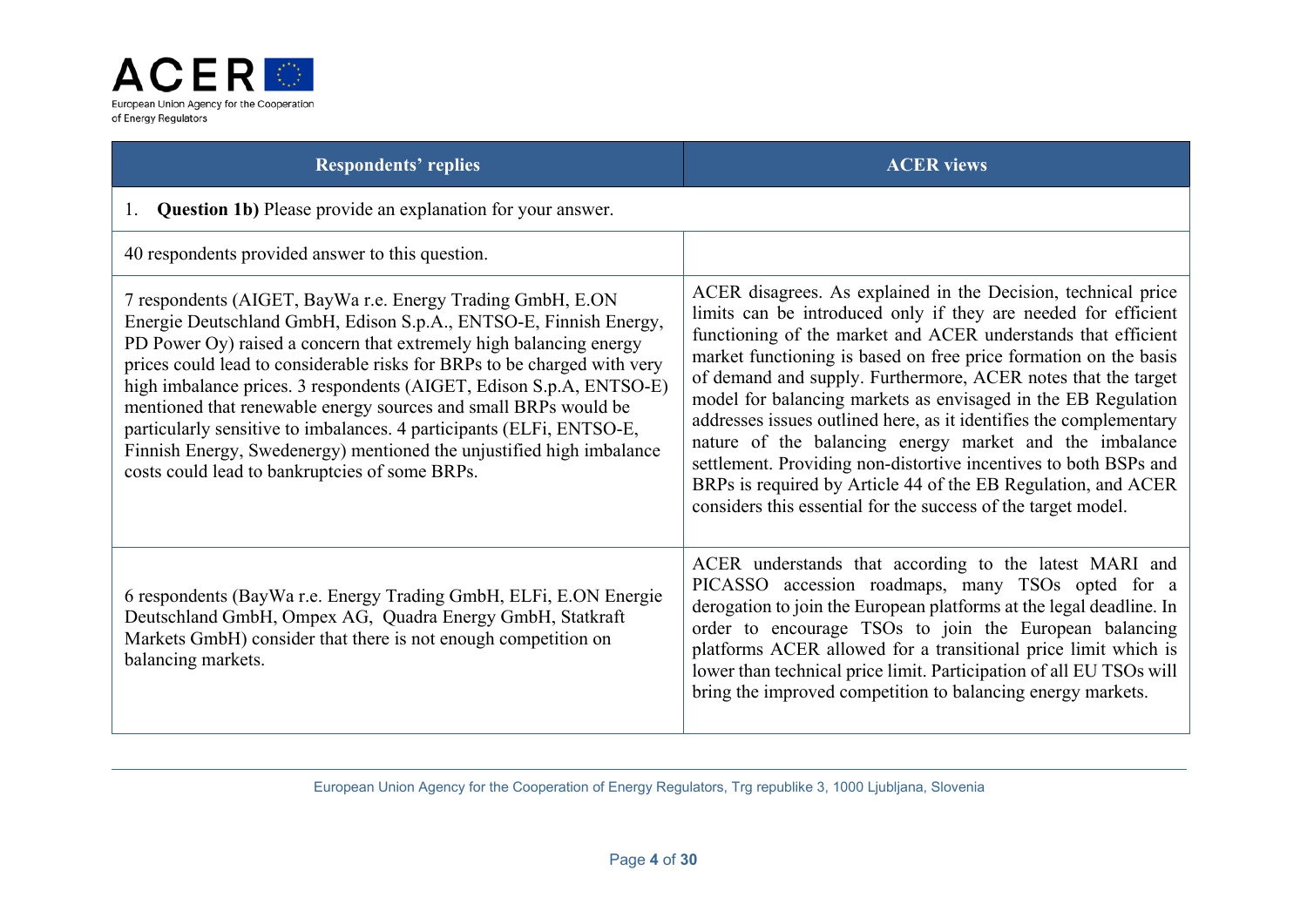

| <b>Respondents' replies</b>                                                                                                                                                                                                                                                                                                                                  | <b>ACER</b> views                                                                                                                                                                                                                                                                                                                                                                                                                                                                                                               |
|--------------------------------------------------------------------------------------------------------------------------------------------------------------------------------------------------------------------------------------------------------------------------------------------------------------------------------------------------------------|---------------------------------------------------------------------------------------------------------------------------------------------------------------------------------------------------------------------------------------------------------------------------------------------------------------------------------------------------------------------------------------------------------------------------------------------------------------------------------------------------------------------------------|
| 5 respondents (ELFi, EDF, Eurelectric, UFE, Swedenergy) claim that<br>there is no sufficient transparency in the balancing markets and the<br>transparency should increase.                                                                                                                                                                                  | ACER agrees that the transparency in the balancing markets is<br>very important and with the European balancing platforms, the<br>TSOs will provide relevant data on the Transparency platforms in<br>accordance with the Transparency Regulation (EU) 543/2013. In<br>addition and within the scope of the Pricing Methodology, ACER<br>included additional quarterly and incident-based reporting<br>requirements on the TSOs. The TSOs also have other<br>transparency-based obligation from the EB Regulation and<br>REMIT. |
| 3 respondents (TotalEnergies, EDF, UFE) believe the price should<br>indirectly be put on customers' demand.                                                                                                                                                                                                                                                  | ACER considers that such change would require changing the<br>Implementation Frameworks of respective European platforms<br>rather than changes to the Pricing Methodology.                                                                                                                                                                                                                                                                                                                                                     |
| 3 respondents (Quadra Energy GmbH, Statkraft Markets GmbH, Trianel<br>GmbH) consider that based on German balancing market example,<br>technical price limits are needed for efficient functioning of the market.                                                                                                                                            | ACER considers that the German national balancing market has<br>different design elements than the ones which will be present in<br>the European platforms. This relates mainly to the long balancing<br>energy gate closure time and the pay as bid pricing rule.                                                                                                                                                                                                                                                              |
| 2 respondents (ENTSO-E, ZEW – Leibniz Centre for European<br>Economic Research) claimed they disagree with ACER's statements and<br>want to clarify that the External study is generic and not specifically<br>based on a certain market design. They repeat some of the elements<br>mentioned in the External study, for example the main reasons according | ACER disagrees. As explained in the Decision, ACER considers<br>that the design elements used in the External study as the reasons<br>for the alleged inefficient functioning of the market and a need for<br>lower technical price limits have either been part of national<br>design elements or are inherent to all electricity markets.                                                                                                                                                                                     |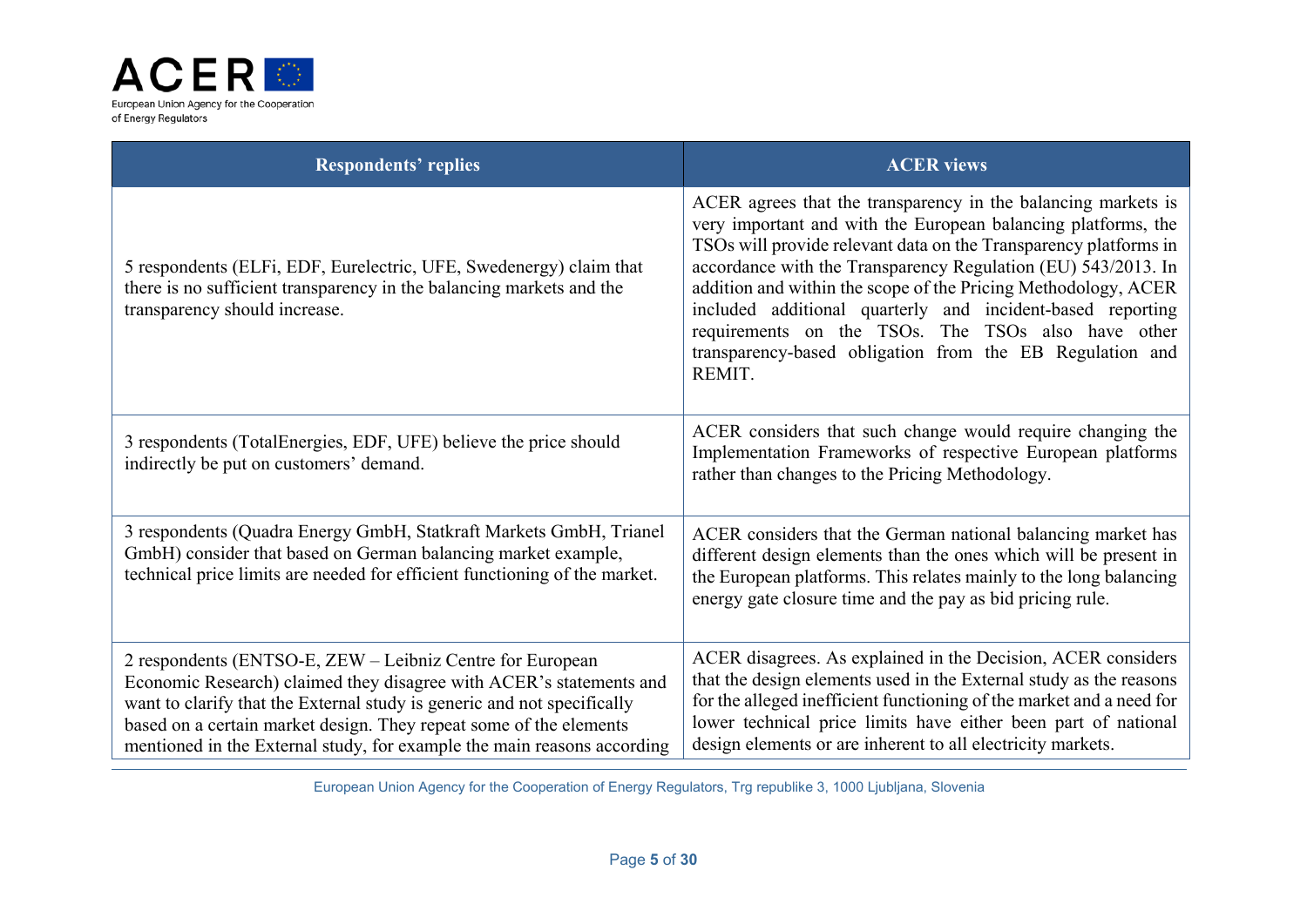

| <b>Respondents' replies</b>                                                                                                                                                                                                                                                                                                                                                                                | <b>ACER</b> views                                                                                                                                                                                                                                                                                                                                                                         |
|------------------------------------------------------------------------------------------------------------------------------------------------------------------------------------------------------------------------------------------------------------------------------------------------------------------------------------------------------------------------------------------------------------|-------------------------------------------------------------------------------------------------------------------------------------------------------------------------------------------------------------------------------------------------------------------------------------------------------------------------------------------------------------------------------------------|
| to the study for BSPs submitting exaggeratedly high bids. 1 respondent<br>(Westnetz GmbH on behalf of E.ON DSOs Germany) strongly supports<br>ENTSO-E's proposal.                                                                                                                                                                                                                                          |                                                                                                                                                                                                                                                                                                                                                                                           |
| 2 respondents (EDF, UFE) consider that there is no real market in<br>balancing timeframe because the customers are not able to react to<br>balancing energy prices as they are settled too close to the real time.                                                                                                                                                                                         | ACER disagrees. In accordance with Article 44 of the EB<br>Regulation, BRPs should be incentivised to be in balance or help<br>the system to restore its balance.                                                                                                                                                                                                                         |
| 2 respondents (Ompex AG, Quadra Energy GmbH) claim that no<br>technology is being profitable if the technical price limit of 15,000<br>$\epsilon$ /MWh is applied.<br>1 respondent (UPM Energy Oy) considers that the proposed limit is high<br>enough to allow efficient functioning of the market.                                                                                                       | ACER would not like to pre-conclude on an exact value under<br>which the technology would be or not profitable. This is<br>particularly important when it comes to evolving technologies<br>such as battery storage of demand side response.                                                                                                                                              |
| 2 respondents (Kymenlaakson Sähkö Oy, PD Power OY) consider the<br>level of 5,000 $\epsilon$ /MWh would be high enough.                                                                                                                                                                                                                                                                                    | ACER disagrees. The technical price limit shall not restrict free<br>price formation. Under any circumstances, it should not be lower<br>than the limit used in the intraday market.                                                                                                                                                                                                      |
| 1 respondent (ELFi) considers that the gap between price limits in<br>different markets (DA, ID and balancing) should not be too wide<br>because it would affect negatively the functioning of all markets<br>together. 1 respondent (CEZ) considers that if there are limits on the<br>day-ahead and intraday markets, it makes sense to impose similar limits<br>on the balancing energy market as well. | ACER agrees in principle. However, in accordance with Article<br>$10(2)$ of the Electricity Regulation, the limits in day-ahead and<br>intraday market need to increase in case they are expected to be<br>reached to ensure that there is no limit to free price formation.<br>Therefore, ACER considers that a similar mechanism should also<br>be designed in the balancing timeframe. |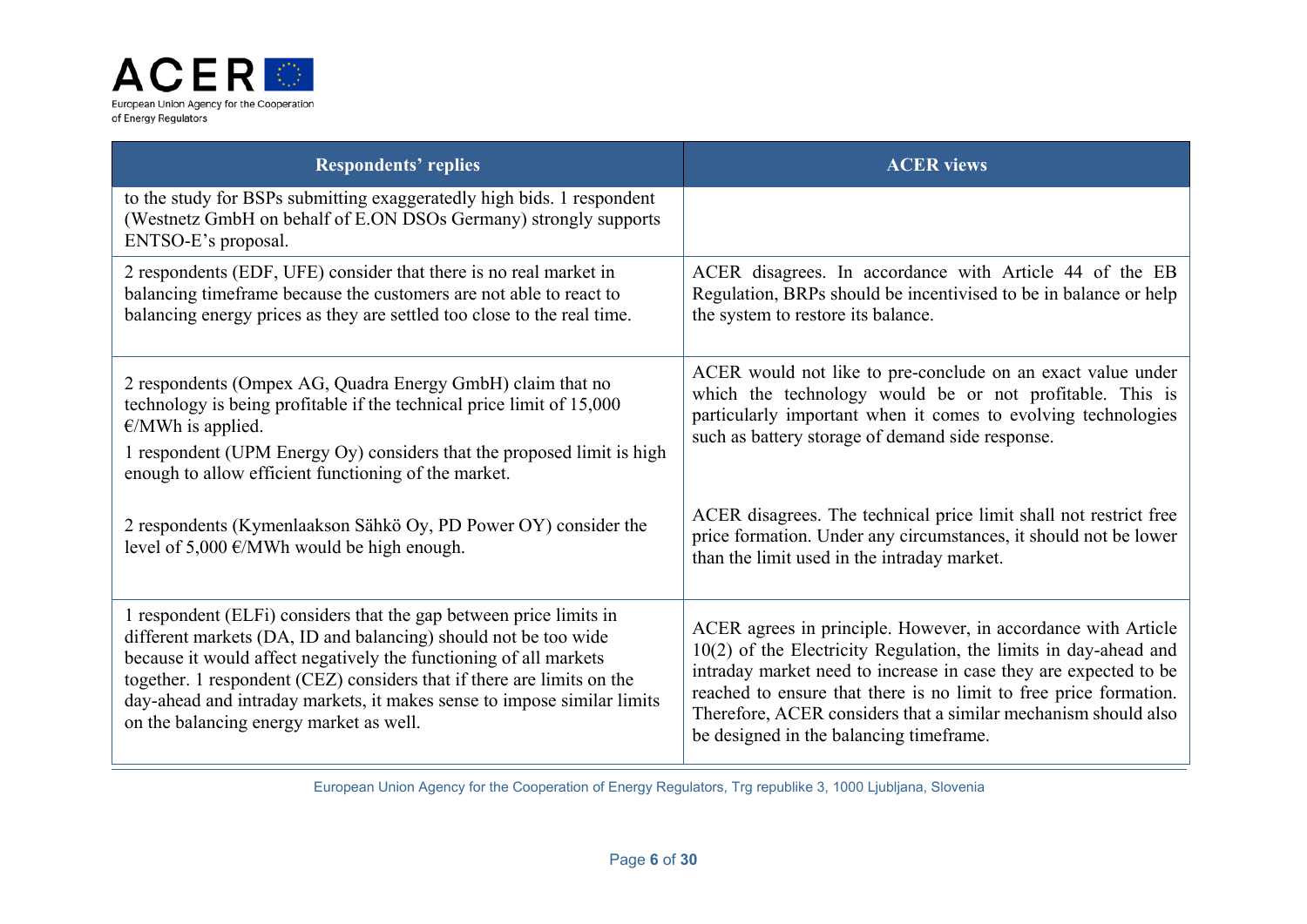

| <b>Respondents' replies</b>                                                                                                                                                                                                                                                                                                                                                                                                                                                                                                                                                                                        | <b>ACER</b> views                                                                                                                                                                                                                                                                                                                                                                                                             |
|--------------------------------------------------------------------------------------------------------------------------------------------------------------------------------------------------------------------------------------------------------------------------------------------------------------------------------------------------------------------------------------------------------------------------------------------------------------------------------------------------------------------------------------------------------------------------------------------------------------------|-------------------------------------------------------------------------------------------------------------------------------------------------------------------------------------------------------------------------------------------------------------------------------------------------------------------------------------------------------------------------------------------------------------------------------|
| 7 participants (BDEW, EFET, EnBW, Energie-Netherlands, FEBEG,<br>RWE Supply&Trading, Uniper SE) consider that the reasons of TSOs<br>for introducing lower technical price limits are economic, commercial,<br>or regulatory, rather than technical. They claim that the TSOs have not<br>demonstrated that the proposed limits are required and that they don't<br>put limit on free price formation.<br>They point that the technical price limits are a mathematic maximum for<br>the algorithm to function without having the purpose of limiting price<br>formation as noted by ACER in its Decision 01/2020. | ACER agrees and therefore did not amend the technical price<br>limit as previously decided in ACER decision 01/2020.                                                                                                                                                                                                                                                                                                          |
| 4 participants (EFET, Energie-Netherlands, Febeg, RWE supply and<br>trading GmbH) question the legality of the TSOs' proposal and state that<br>the proposal should be rejected by ACER.                                                                                                                                                                                                                                                                                                                                                                                                                           | As noted in ACER Decision 01/2020, ACER understands that<br>Regulation (EU) 2019/943 does not restrict the possibility,<br>provided by Article 30(2) of the EB Regulation, of introducing<br>technical price limits in the balancing timeframe.                                                                                                                                                                               |
| 4 respondents (EDF, EFET, Energie-Netherlands, Eurelectric, Europex)<br>consider it is not the task of TSO to evaluate and prevent the situations<br>of potential abuse of dominant position as they are already addressed by<br>specific rules and regulation, notably competition law and REMIT, and<br>that setting the technical price limits are not the right tool for this<br>purpose.                                                                                                                                                                                                                      | ACER agrees that REMIT and the competition law are the<br>appropriate means to deal with the market abuse and market<br>power potential concerns raised by the TSOs, rather than the<br>introduction of technical price limits. Furthermore, the TSOs do<br>have market surveillance obligations directly at the European<br>platform levels under Article 15 of REMIT as person(s)<br>professionally arranging transactions. |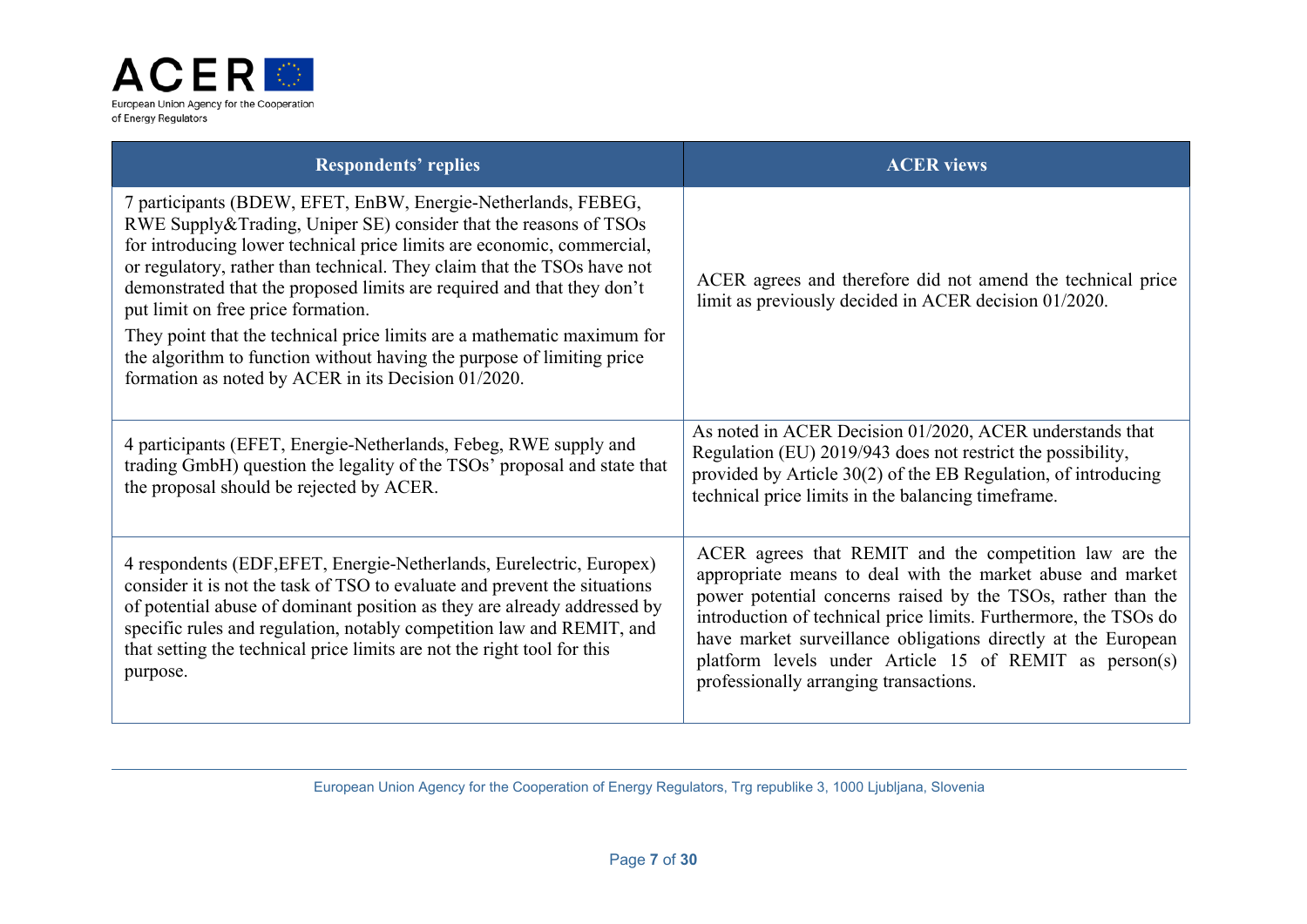

| <b>Respondents' replies</b>                                                                                                                                                                                                                                                                                                                                                                                                              | <b>ACER</b> views                                                                                                                                                                                                                                                                                                                                                                                               |
|------------------------------------------------------------------------------------------------------------------------------------------------------------------------------------------------------------------------------------------------------------------------------------------------------------------------------------------------------------------------------------------------------------------------------------------|-----------------------------------------------------------------------------------------------------------------------------------------------------------------------------------------------------------------------------------------------------------------------------------------------------------------------------------------------------------------------------------------------------------------|
| 3 respondents (EUGENE, INNIO, Uniper SE) consider that lower<br>technical price limits risk lower market participation.<br>2 respondents (EUGENE, INNIO) consider it especially problematic for<br>new, flexible and decarbonised technology such as hydrogen power<br>plants). They also consider that one national case should not be taken as<br>a benchmark for the whole European target model.                                     | ACER agrees.                                                                                                                                                                                                                                                                                                                                                                                                    |
| 1 respondent (illwerke vkw AG) believes that the issues raised by the<br>TSOs are not as significant in the new market design and expect that<br>marginal pricing and the shortened lead time will create more<br>competition and thus lower prices will be offered.                                                                                                                                                                     | ACER agrees.                                                                                                                                                                                                                                                                                                                                                                                                    |
| 1 participant (Europex) believes that temporary price limits could be<br>justified to address transitory risks which may occur during the<br>adjustment to the new European-wide balancing energy market design.                                                                                                                                                                                                                         | ACER agrees.                                                                                                                                                                                                                                                                                                                                                                                                    |
| 1 participant (Uniper SE) explains that bidding for balancing services<br>replaces a marketing opportunity in the intraday market with an<br>uncertain revenue position in the balancing markets. With a call<br>probability of 1% (which reflects an essential part of the merit order in<br>2020 in Germany), a plant operator must quote about 100 times the price<br>of the price in the intraday market to cover opportunity costs. | ACER considers that balancing capacity markets are in place to<br>make up for lost opportunities of BSPs in the day-ahead and<br>intraday markets and balancing energy bidding with a short gate<br>closure time should ensure that these bids only include the<br>marginal cost of providing balancing energy and only include<br>opportunity cost for the balancing market (notably imbalance<br>settlement). |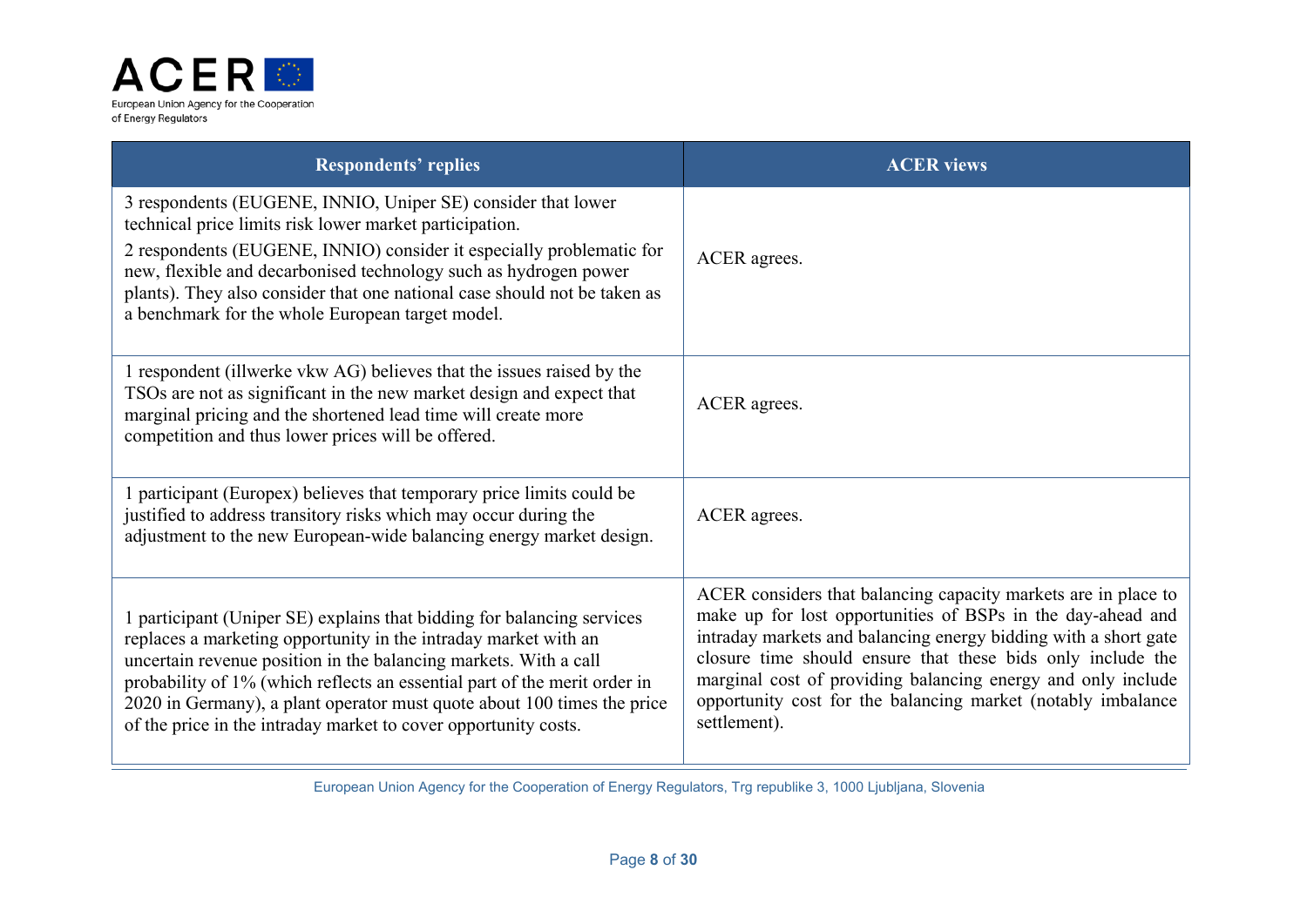

| <b>ACER</b> views                                                                                                                                                                                          |
|------------------------------------------------------------------------------------------------------------------------------------------------------------------------------------------------------------|
|                                                                                                                                                                                                            |
| ACER generally agrees that the alleged issues raised by the TSOs<br>should not be resolved by introducing lower technical price limit<br>but rather by other means (in case issues would become present in |
| the European Platforms).                                                                                                                                                                                   |
|                                                                                                                                                                                                            |
|                                                                                                                                                                                                            |
|                                                                                                                                                                                                            |
| ACER agrees in principle, however this is out of scope of the<br>Pricing Decision and would require amending the Implementation<br>Frameworks of the respective European Platforms.                        |
| ACER agrees.                                                                                                                                                                                               |
|                                                                                                                                                                                                            |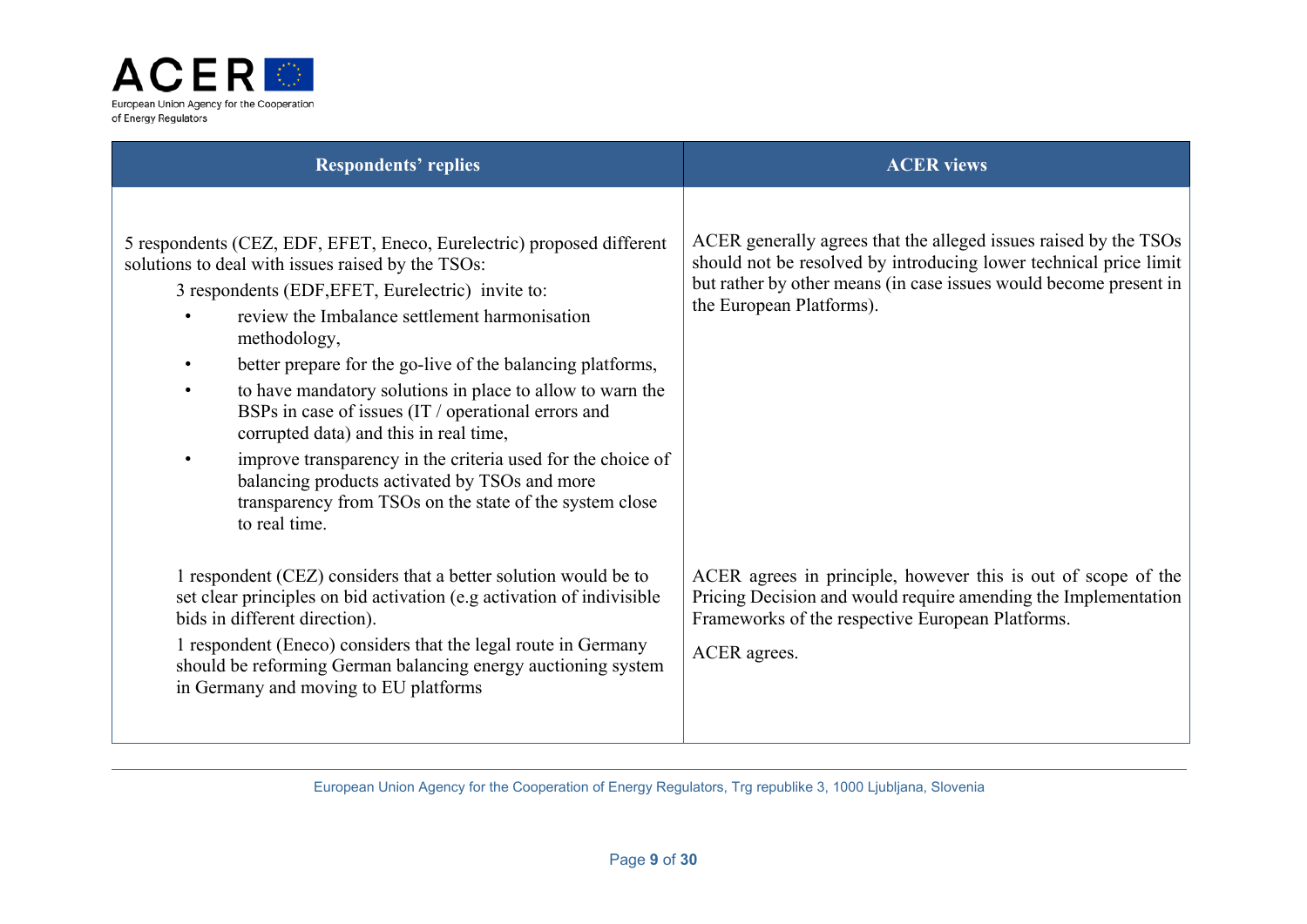

#### **TOPIC 2: LEVEL AND THE TIMELINE FOR THE LOWER TECHNICAL PRICE**

2.1 **Question 2.1a)** Do you consider that the lower price limit during the implementation of the integrated European balancing platforms until more TSOs connect to the European platforms would provide a safeguard for secure implementation?

 **Answer:** Yes/Partially/No

41 respondents provided answer to this question.

16 respondents answered 'Yes' (AIGET, Association of Energy Users in Finland (ELFi), BayWa r.e. Energy Trading GmbH, Centrica Plc, E.ON Energie Deutschland GmbH, Edison S.p.A., ENTSO-E, Europe Energy S.p.A.,MFT Energy, Ompex AG, Quadra Energy GmbH, SachsenEnergie AG, Stadtwerke München GmbH, Statkraft Markets GmbH, Trianel GmbH, Westnetz GmbH on behalf of E.ON DSOs Germany),

15 respondents answered 'Partially' (CEZ, EDF, Eneco, Entelios.AG, Eurelectric, Europex, Finnish Energy, illwerke vkw AG, 'individula respondent'1, Kymenlaakson Sähkö Oy, PD Power Oy, Swedenergy, TotalEnergies Electricité et Gaz France, Union Française de l'Electricité (UFE), UPM Energy Oy) and 10 respondents answered 'No' (EFET, EnBW Energie Baden-Württemberg AG, Energie-Nederland, EUGINE – European Engine Power Plants Association, FEBEG, INNIO, RWE Supply & Trading GmbH, Slovenské elektrárne, a.s., UNIPER SE, VEMW).



2.1 **Question 2.1b)** Please provide an explanation for your answer.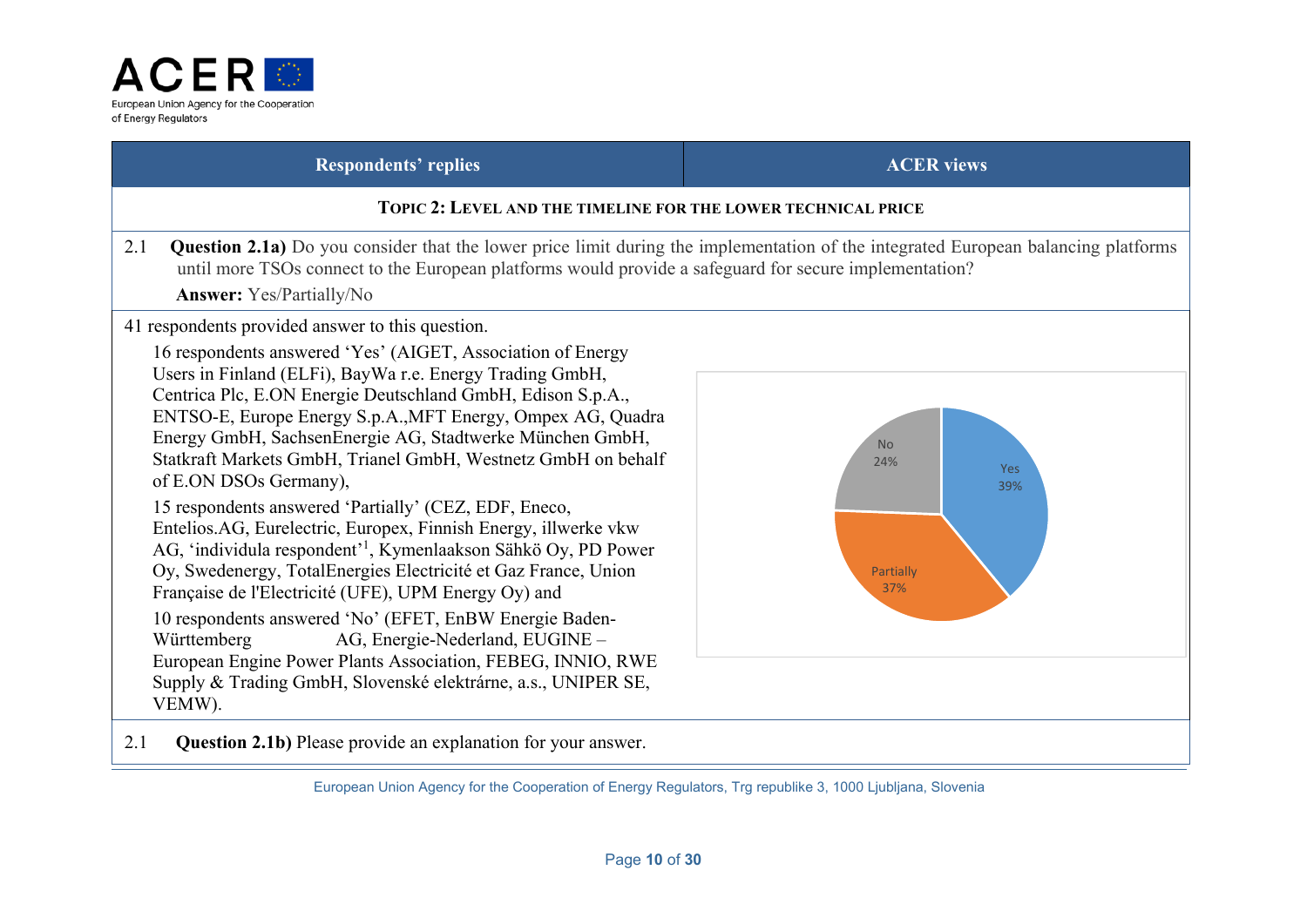

| <b>Respondents' replies</b>                                                                                                                                                                                                                                                                                                                                                                                                                                                                                                                                                                                                                                                  | <b>ACER</b> views                                                                                                                                                                                                                                                                                                                                                                                                                                                                                                                                                                                                                                                                                                                                                                                                                                                                                                                                   |
|------------------------------------------------------------------------------------------------------------------------------------------------------------------------------------------------------------------------------------------------------------------------------------------------------------------------------------------------------------------------------------------------------------------------------------------------------------------------------------------------------------------------------------------------------------------------------------------------------------------------------------------------------------------------------|-----------------------------------------------------------------------------------------------------------------------------------------------------------------------------------------------------------------------------------------------------------------------------------------------------------------------------------------------------------------------------------------------------------------------------------------------------------------------------------------------------------------------------------------------------------------------------------------------------------------------------------------------------------------------------------------------------------------------------------------------------------------------------------------------------------------------------------------------------------------------------------------------------------------------------------------------------|
| 38 respondents provided answer to this question <sup>2</sup> .                                                                                                                                                                                                                                                                                                                                                                                                                                                                                                                                                                                                               |                                                                                                                                                                                                                                                                                                                                                                                                                                                                                                                                                                                                                                                                                                                                                                                                                                                                                                                                                     |
| 8 respondents (AIGET, EDF, Edison S.p.A., Kymenlaakson Sähkö Oy,<br>PD Power Oy, TotalEnergies Electricité et Gaz France, UFE, Westnetz<br>GmbH on behalf of E.ON DSOs Germany) consider that lower technical<br>price limits should rather be enduring solution.<br>3 respondents (EDF, TotalEnergies Electricité et Gaz France, UFE)<br>that lower technical price limit is needed because market<br>imperfections would persist even after the transitory period.<br>2 respondents (AIGET, Edison S.p.A.) consider that the lower technical<br>price limits should be accompanied by a proper automatic adjustment<br>mechanism to avoid undue limits to price formation. | ACER disagrees that lower technical price limits shall at this<br>point be the enduring solution as ACER considers that the TSOs<br>provided no evidence which demonstrates that different technical<br>price limits are needed for the efficient functioning of the market.<br>ACER also disagrees with the respondents who claim that market<br>imperfections will persist after the legal deadline of the European<br>platforms. ACER understands the above concerns in the context<br>of the ongoing integration of the balancing markets, but notes that<br>the target model for balancing markets as envisaged in the EB<br>Regulation addresses those issues, as it identifies the<br>complementary nature of the balancing energy market and the<br>imbalance settlement.<br>ACER agrees that lower technical price limits should be<br>accompanied by a proper automatic adjustment mechanism to<br>avoid undue limits to price formation. |
| 6 respondents (AIGET, CEZ, Edison S.p.A., Eurelectric, Ompex AG,<br>Quadra energy) agree that during the transition, the lower technical price                                                                                                                                                                                                                                                                                                                                                                                                                                                                                                                               | ACER agrees. Therefore, ACER introduced transitory price<br>limits for the first years of the operation of the European<br>platforms.                                                                                                                                                                                                                                                                                                                                                                                                                                                                                                                                                                                                                                                                                                                                                                                                               |

<sup>&</sup>lt;sup>2</sup> ACER has only brought forward arguments by respondents which were not raised already in the previous sections.

European Union Agency for the Cooperation of Energy Regulators, Trg republike 3, 1000 Ljubljana, Slovenia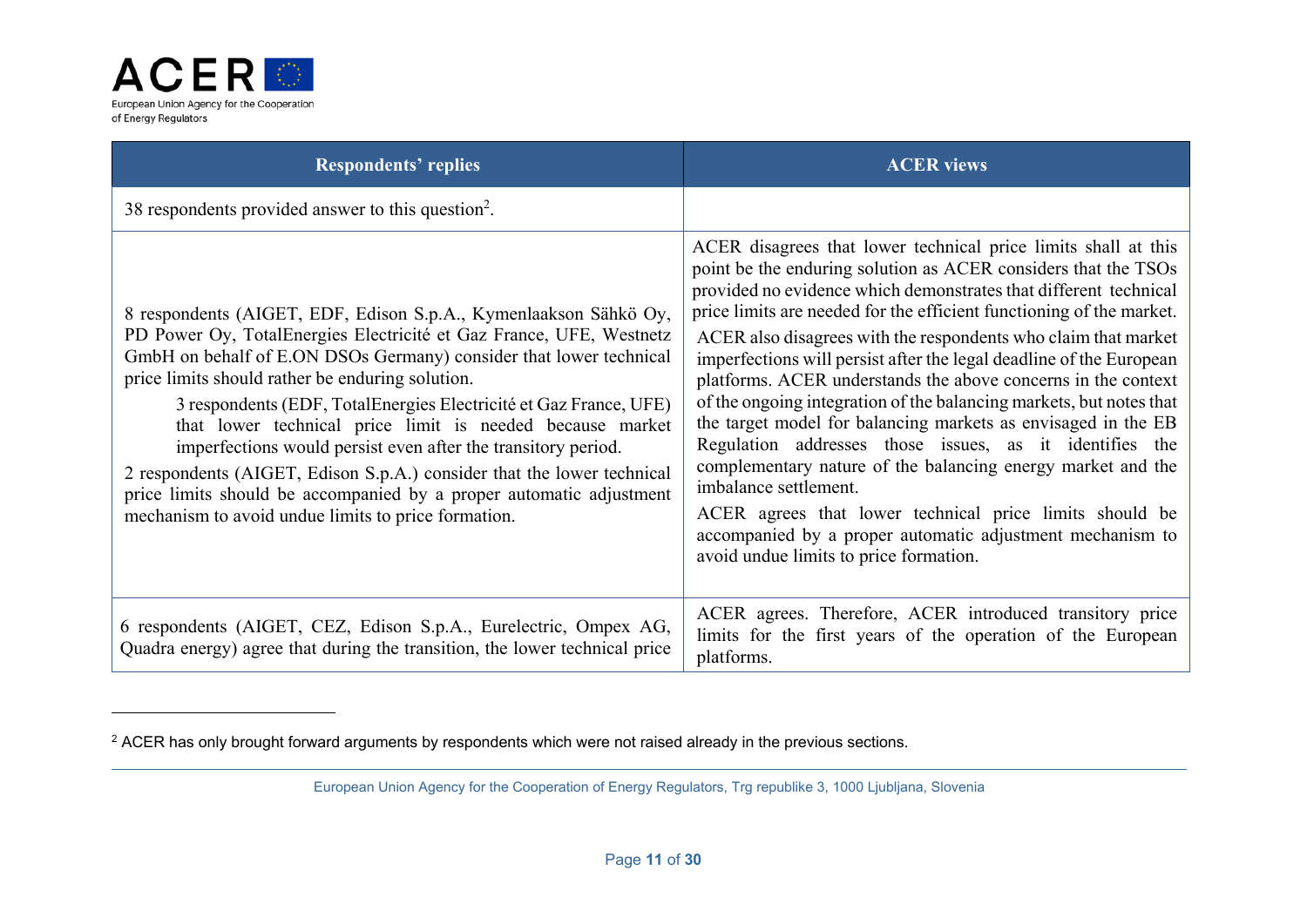

| <b>Respondents' replies</b>                                                                                                                                                                                                                                                                                                                                                                                                                                | <b>ACER</b> views                                                                                                                                                                                                                                                                                                                                                                                                                                                                                                                                              |
|------------------------------------------------------------------------------------------------------------------------------------------------------------------------------------------------------------------------------------------------------------------------------------------------------------------------------------------------------------------------------------------------------------------------------------------------------------|----------------------------------------------------------------------------------------------------------------------------------------------------------------------------------------------------------------------------------------------------------------------------------------------------------------------------------------------------------------------------------------------------------------------------------------------------------------------------------------------------------------------------------------------------------------|
| limit could be a safeguard particularly against IT/operational issues,<br>corrupted data or accidental submissions.                                                                                                                                                                                                                                                                                                                                        |                                                                                                                                                                                                                                                                                                                                                                                                                                                                                                                                                                |
| 5 respondents (E.ON Energie Deutschland GmbH, EDF, Eurelectric,<br>Europex, BDEW) raise the importance of stable and well tested IT<br>systems. They call for testing periods ahead of the start of operation of the<br>European platforms, and if possible, for parallel runs to ensure a smooth<br>go-live.<br>3 respondents (EDF, Eurelectric, BDEW) call for a transparent monitoring<br>of those issues, rather than reducing technical price limits. | No option of parallel running was available, however, ACER<br>allowed for transitional price limit to allow all market parties to<br>accustom to the new market.<br>ACER agrees on the importance of transparent monitoring of<br>issues. Therefore, ACER added in Annex I additional reporting<br>requirements on the TSOs.                                                                                                                                                                                                                                   |
| 2 respondents (Finnish energy, Swedenergy) do not find the number of<br>connecting TSOs relevant. The more TSOs are connecting, the more there<br>can be situations of error. After the TSOs have used the platforms for some<br>time and there has been learning by the TSOs and market participant, the<br>bidding limits should be re-evaluated.                                                                                                        | As the transitional price limit introduced by ACER will be in<br>place for up to the first 4 years of the operation of the European<br>platforms, all TSOs and the market participants would have<br>sufficient time for learning. ACER added in Annex I a<br>requirement on the TSOs to perform an assessment of the<br>functioning of the balancing market 3 years after the<br>implementation deadline of the European platforms in order to<br>investigate whether different technical price limits are needed for<br>efficient functioning of the market. |
| 1 respondent (Stadtwerke München GmbH) claims that until now, there is<br>an oligopolistic structure (only few providers) in the balancing market, so<br>an efficient functioning of the balancing energy market can't be secured                                                                                                                                                                                                                          | ACER disagrees. An explanation was provided under Topic 1.                                                                                                                                                                                                                                                                                                                                                                                                                                                                                                     |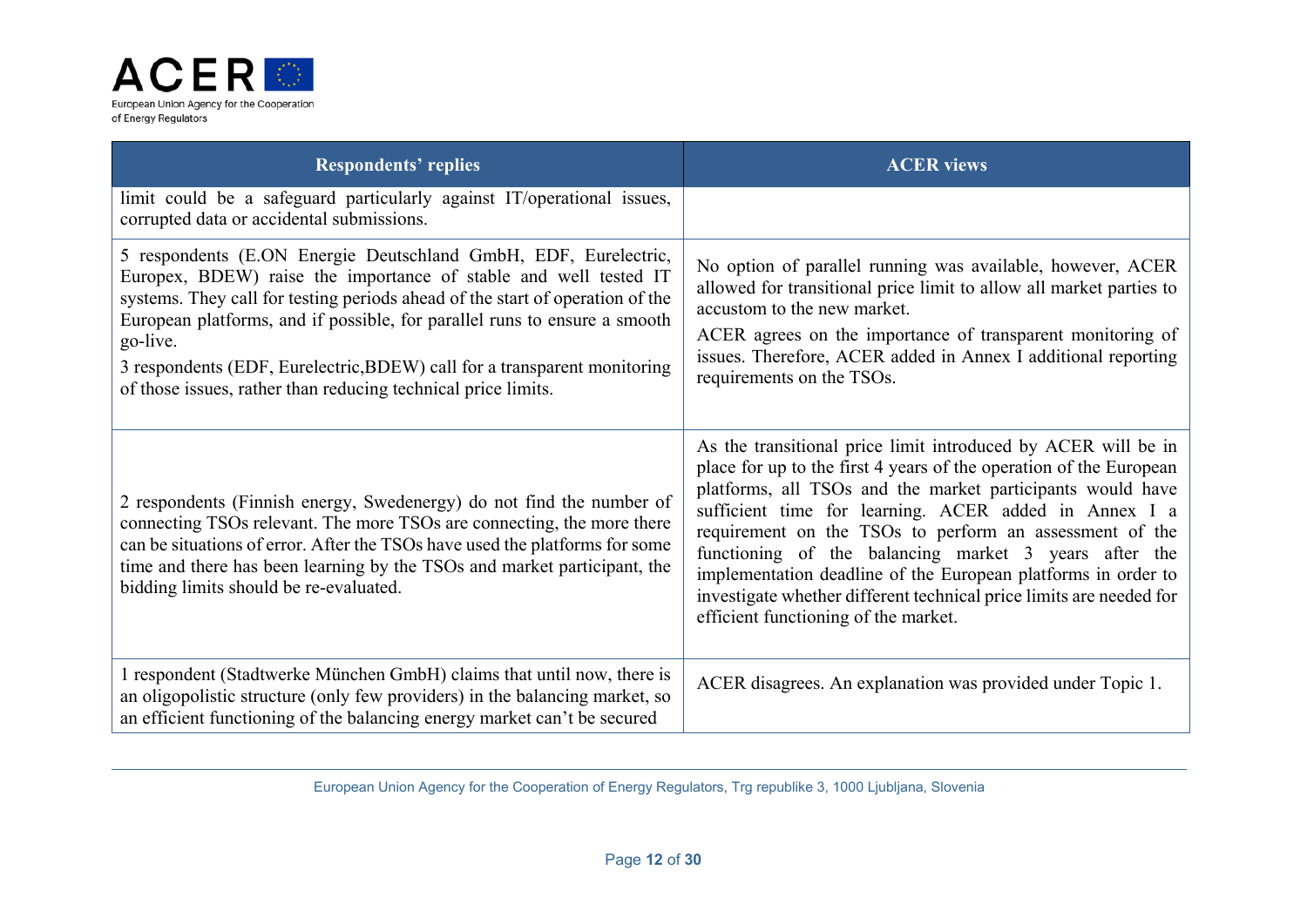

| <b>Respondents' replies</b>                                                                                                                                                                                                                                                                                                                                                                                                                         | <b>ACER</b> views                                                                                                                                                                                                                                                                                                                                                                                                                                                                                                                                                                                                      |
|-----------------------------------------------------------------------------------------------------------------------------------------------------------------------------------------------------------------------------------------------------------------------------------------------------------------------------------------------------------------------------------------------------------------------------------------------------|------------------------------------------------------------------------------------------------------------------------------------------------------------------------------------------------------------------------------------------------------------------------------------------------------------------------------------------------------------------------------------------------------------------------------------------------------------------------------------------------------------------------------------------------------------------------------------------------------------------------|
| 7 respondents (EFET, Energie-Netherland, EUGENE, FEBEG, INNIO,<br>RWE Supply & Trading GmbH, Uniper SE) miss a detailed analysis or an<br>explanation from the TSOs on the transitory risks associated with changes<br>to cross-border and local balancing energy market designs, and adaption<br>needs by all market participants and in which way lower price limits could<br>be a safeguard for secure implementation of the European platforms. | The TSOs explained that market participants need time to adjust<br>to the new market rules and to anticipate the new market<br>conditions and the TSOs also need time to become operationally<br>familiar with the new processes to be established. This may lead<br>to transitory effects such as significant mark-ups on bids<br>submitted by BSPs, limited competition on the balancing<br>platforms due to high number of derogations expected to be<br>granted in accordance with Article $62(2)(a)$ of the EB Regulation<br>or higher risk of IT issues which could result in artificial scarcity<br>situations. |
| 2.2<br><b>Question 2.2a</b> ) How long in your view shall the lower technical price limit remain in place after the start of the operation of European<br>platforms (foreseen for July 2022)?                                                                                                                                                                                                                                                       |                                                                                                                                                                                                                                                                                                                                                                                                                                                                                                                                                                                                                        |
| Associated to compress the contract that the finite begin to be a stall for each of the second finite section of all the democration of all the democration of a                                                                                                                                                                                                                                                                                    |                                                                                                                                                                                                                                                                                                                                                                                                                                                                                                                                                                                                                        |

**Answer:** Lower technical price limit shall not be in place at all/6 months/1 year/2 years (until the expiration of all the derogations in accordance with Article 62(2)(a) of the EB Regulation)/Longer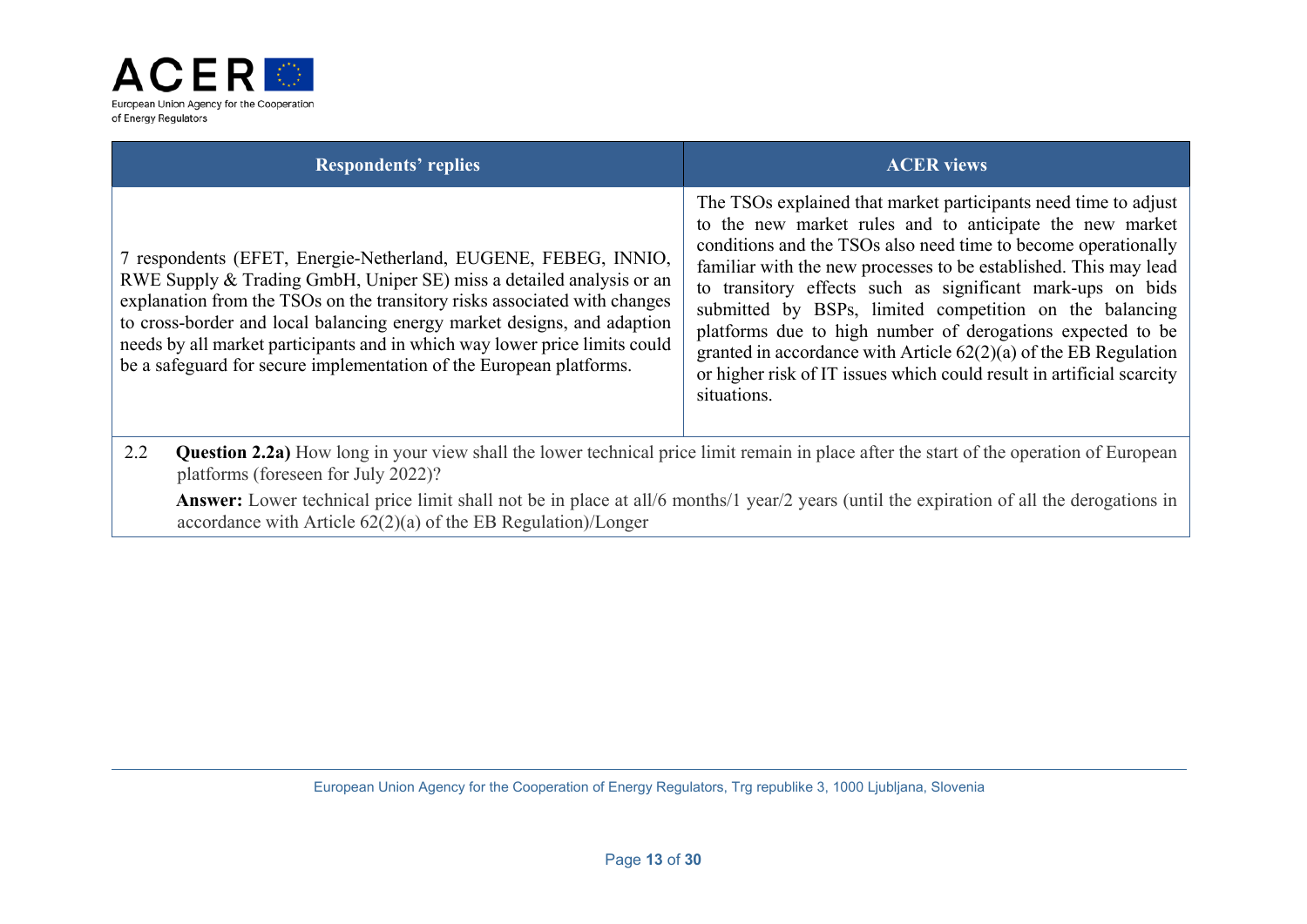

39 respondents provided answer to this question.

12 respondents (EFET, EnBW Energie Baden-Württemberg AG, Energie-Nederland, Entelios.AG, EUGINE – European Engine Power Plants Association, FEBEG, 'individual respondent'<sup>1</sup>, INNIO, RWE Supply & Trading GmbH, Slovenské elektrárne, a.s., UNIPER SE, VEMW) answered that 'Lower technical price limit shall not be in place at all',

2 respondents (illwerke vkw AG, MFT Energy) answered  $.6$ months',

1 respondent (E.ON Energie Deutschland GmbH) answered '1 year',

8 respondents (BayWa r.e. Energy Trading GmbH, Centrica Plc, Eneco,

Europe Energy S.p.A., Europex, Finnish Energy, SachsenEnergie AG, Swedenergy) answered  $,2$  years' and

16 respondents (AIGET, Association of Energy Users in Finland (ELFi), EDF, Edison S.p.A., ENTSO-E, Kymenlaakson Sähkö Oy, Ompex AG, PD Power Oy, Quadra Energy GmbH, Stadtwerke München GmbH, Statkraft Markets GmbH, TotalEnergies Electricité et Gaz France, Trianel GmbH, Union Française de l'Electricité (UFE), UPM Energy Oy, Westnetz GmbH on behalf of E.ON DSOs Germany) answered , Longer'.

2.2 **Question 2.2b)** Please provide an explanation for your answer.

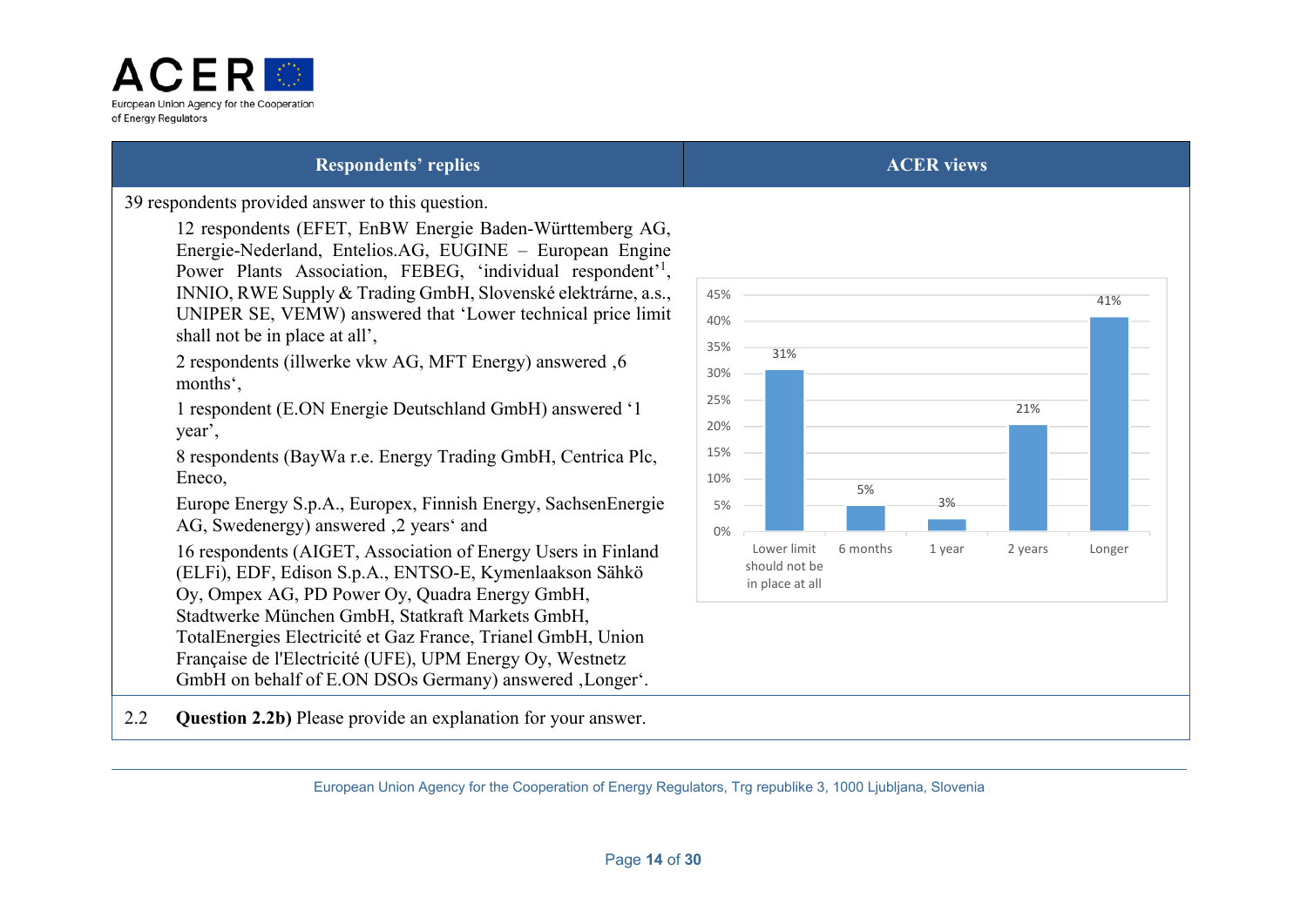

| <b>Respondents' replies</b>                                                                                                                                                                                                                                                                                          | <b>ACER</b> views                                                                                                                                                                                                                                                                                                                                                                                                                                                                                                                                                                                                                                        |
|----------------------------------------------------------------------------------------------------------------------------------------------------------------------------------------------------------------------------------------------------------------------------------------------------------------------|----------------------------------------------------------------------------------------------------------------------------------------------------------------------------------------------------------------------------------------------------------------------------------------------------------------------------------------------------------------------------------------------------------------------------------------------------------------------------------------------------------------------------------------------------------------------------------------------------------------------------------------------------------|
| 39 respondents provided answer to this question <sup>2</sup> .                                                                                                                                                                                                                                                       |                                                                                                                                                                                                                                                                                                                                                                                                                                                                                                                                                                                                                                                          |
| 3 respondents (BayWa r.e. Energy Trading GmbH, Ompex AG, Quadra<br>Energy GmbH) propose to define a set of market indicators and propose to<br>monitor the key figures indicating if there is e.g. scarcity, enough<br>competition, market power of big players, unjustified market prices and<br>strategic pricing. | ACER indeed introduced in Annex I the key performance<br>indicators ('KPIs') for the TSOs to report on related to cross zonal<br>capacity, submitted and activated standard balancing energy bids<br>per product and per direction with prices exceeding the threshold<br>of particular percentage of the upper/lower transitional price limits<br>and the volume weighted average price of the most expensive 5%<br>of the volume of submitted standard balancing energy bids. In<br>addition, ACER also introduced KPIs on market concentration<br>levels in case cross border marginal price reaches at least 50% of<br>the transitional price limit. |
| 1 respondent (BDEW) raise a point that the definition of the start of the<br>operation of European platforms should be defined differently as some<br>TSOs will already join the Platforms in Q1 according to the current<br>accession roadmap.                                                                      | ACER clarified in the Decision that as soon as the TSOs in<br>question have implemented the European platforms, the pricing<br>methodology (including this amendment) is applicable. In case of<br>early implementation, this means that the transitional price limits<br>can be applied as soon as the European platforms are implemented<br>in those specific Member States, which in this case would mean -<br>ahead of the legal implementation deadline. Accordingly, ACER<br>updated paragraph 3 of Article 3 of Annex I to make this explicit.                                                                                                    |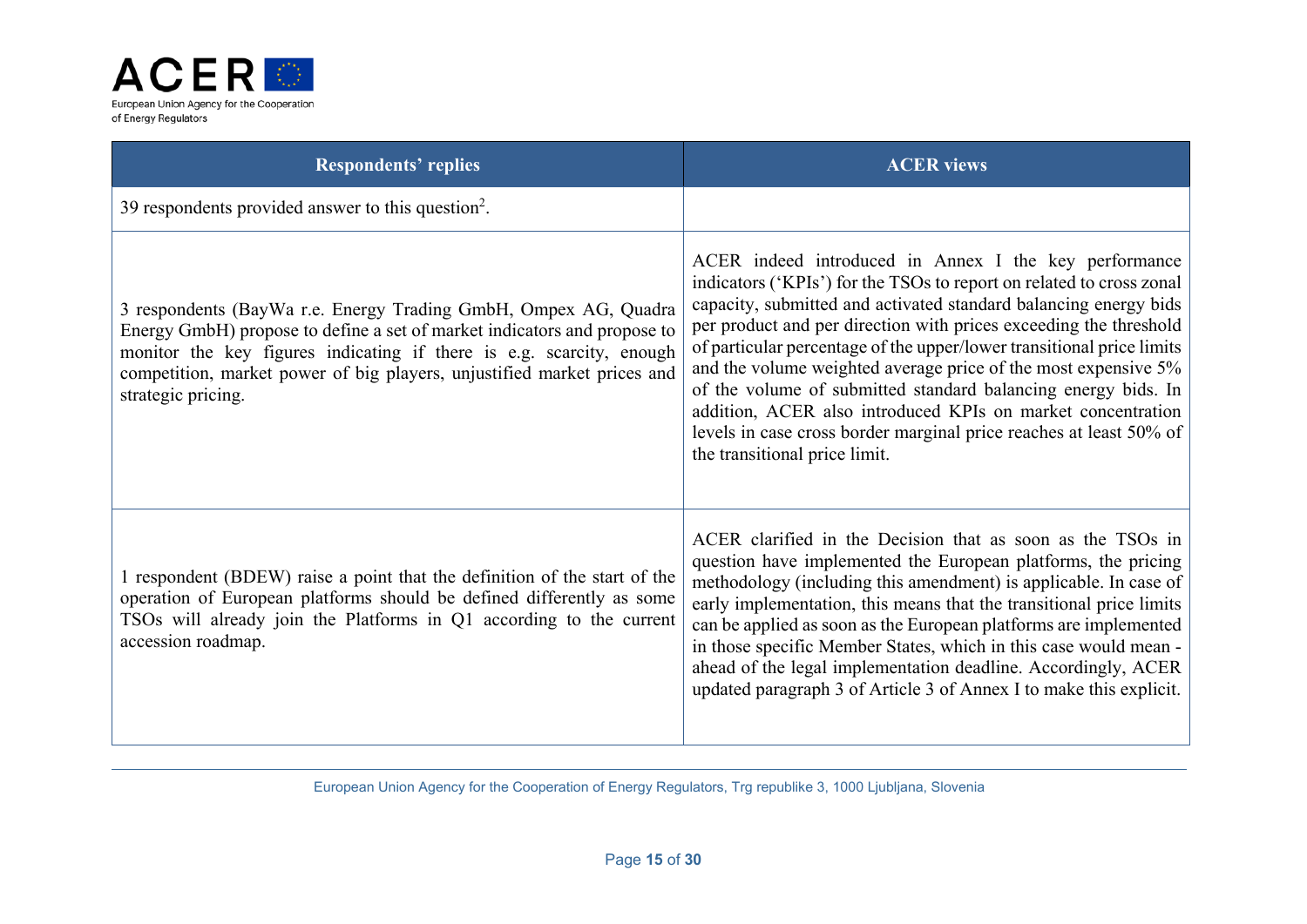

| <b>Respondents' replies</b>                                                                                                                                                                                                                                                                                                                                                                       | <b>ACER</b> views                                                                                                                                                                                                                                                                                                                                                                                                                                                           |
|---------------------------------------------------------------------------------------------------------------------------------------------------------------------------------------------------------------------------------------------------------------------------------------------------------------------------------------------------------------------------------------------------|-----------------------------------------------------------------------------------------------------------------------------------------------------------------------------------------------------------------------------------------------------------------------------------------------------------------------------------------------------------------------------------------------------------------------------------------------------------------------------|
| 1 respondent (ENTSO-E) considers that in order to mitigate the<br>fundamental risks outlined to a reasonable level and to ensure the efficient<br>functioning of the market, lower technical price limit should remain in<br>place after the connection of all TSOs to the platforms.                                                                                                             | ACER disagrees with the fundamental risks raised by the TSOs.<br>The response has been explained in the Decision.                                                                                                                                                                                                                                                                                                                                                           |
| 2 respondents (Eurelectric, Uniper SE) raise the question of the legal basis<br>for the transitory period and compatibility with Regulation (EU) 2019/943.                                                                                                                                                                                                                                        | ACER has not made changes to the existing technical price limits<br>as sufficient justification was not provided to demonstrate that<br>they need to change. ACER did introduce transitional price limits<br>which are transitory by nature, in order to facilitate the smooth<br>accession of TSOs to the platforms, and serve the purpose of<br>achieving the objective of the EB Regulation. They are expected<br>to expire as soon as the transitory risks are removed. |
| 2.3<br><b>Question 2.3a)</b> At what level in your view shall the lower technical price limit be set?<br>Answer: Lower than 15,000 $\epsilon$ /MWh / 15,000 $\epsilon$ /MWh/At the value of highest VoLL among Member States / Higher than the highest<br>among member states but lower than the existing technical price limit / 99,999 $\epsilon$ /MWh (existing technical price limit)<br>VoLL |                                                                                                                                                                                                                                                                                                                                                                                                                                                                             |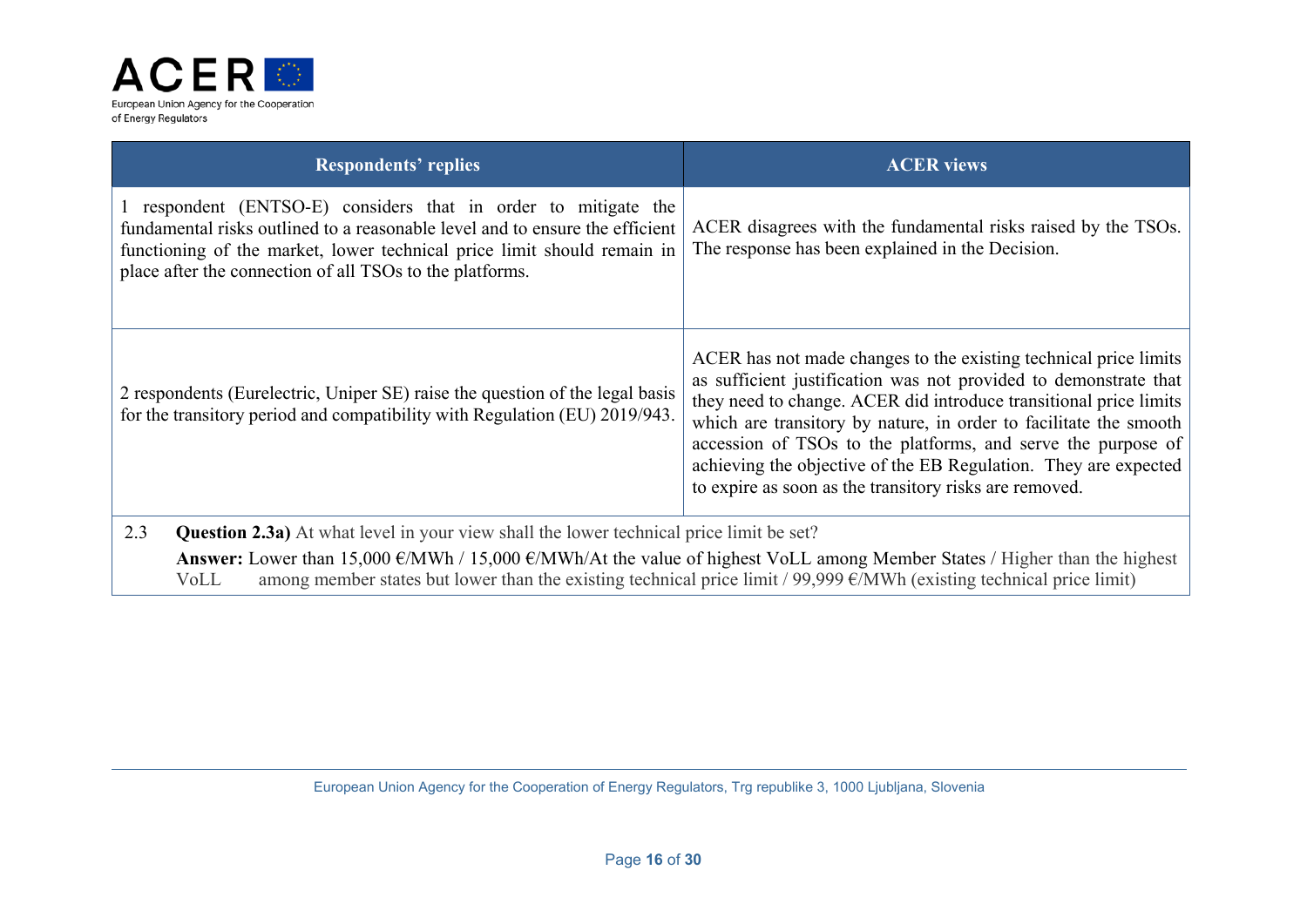

40 respondent provided answer to this question.

 10 respondents (AIGET, BayWa r.e. Energy Trading GmbH, Edison S.p.A., Eneco, Kymenlaakson Sähkö Oy, PD Power Oy, Quadra Energy GmbH, SachsenEnergie AG, Stadtwerke München GmbH, Westnetz GmbH on behalf of E.ON DSOs Germany) answered 'Lower than  $15,000 \in \text{/MWh}$ .

 10 respondents (Association of Energy Users in Finland (ELFi), Centrica Plc, E.ON Energie Deutschland GmbH, ENTSO-E, Finnish Energy, Ompex AG, Statkraft Markets GmbH, Swedenergy, Trianel GmbH, UPM Energy Oy) answered '15,000  $E/MWh'$ .

 9 respondents (CEZ, EDF, Europe Energy S.p.A., Europex, illwerke vkw AG, MFT Energy, TotalEnergies Electricité et Gaz France, Union Française de l'Electricité (UFE), VEMW) answered 'At the value of highest VoLL among Member States',

 11 respondents (EFET, EnBW Energie Baden-Württemberg AG, Energie-Nederland, Entelios.AG, EUGINE – European Engine Power Plants Association, FEBEG, 'individual respondent'<sup>1</sup>, INNIO, RWE Supply & Trading GmbH, Slovenské elektrárne, a.s., UNIPER SE) answered '99,999 €/MWh (existing technical price cap)'



2.3 **Question 2.3b)** Please provide an explanation for your answer.

37 respondents provided answer to this question2.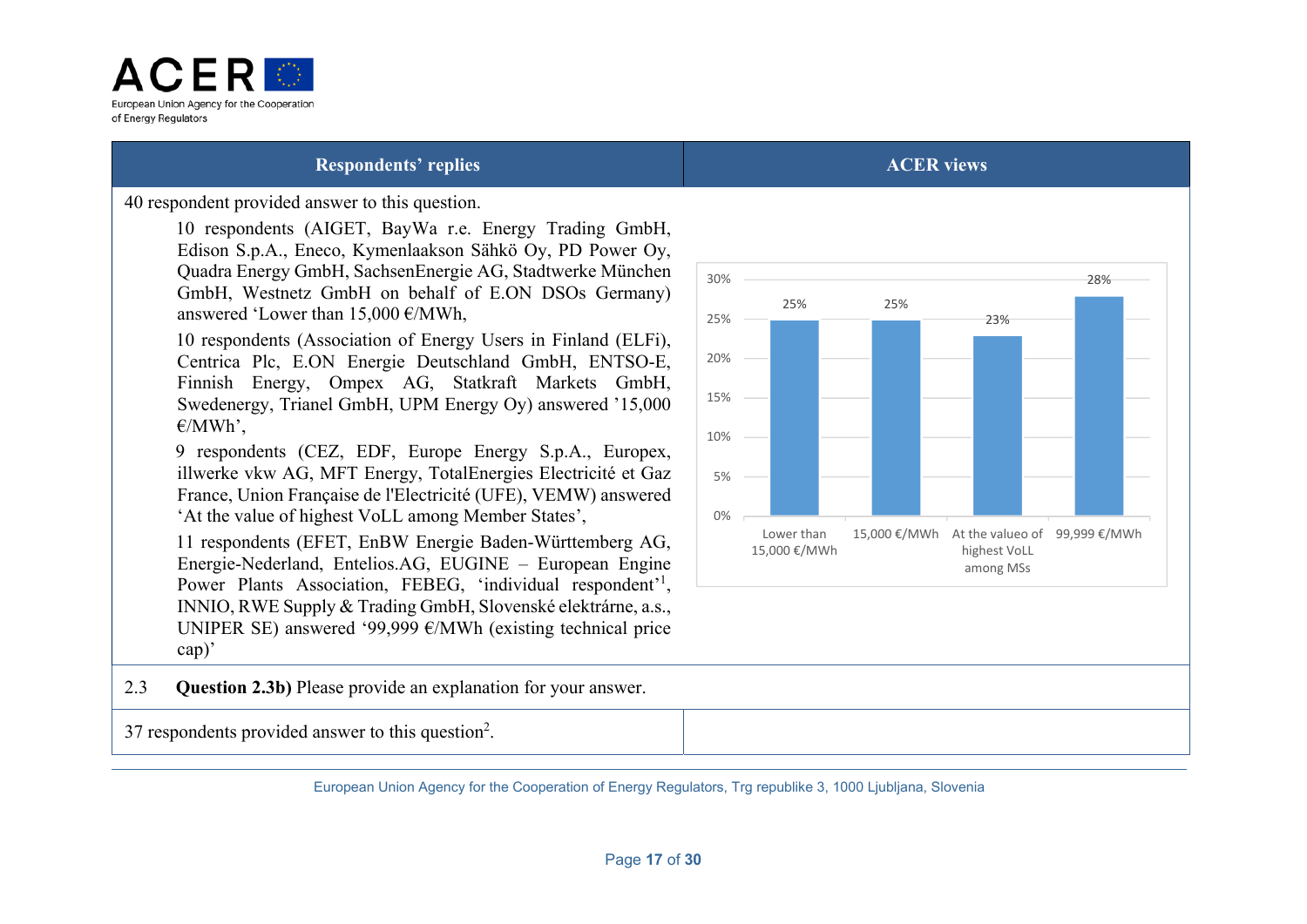

| <b>Respondents' replies</b>                                                                                                                                                                                                                                                                                                                                                                                                                                                                                                                                                                                                                                                                                                                                                                                                                                                                                                                                                                                                                                                              | <b>ACER</b> views                                                                                                                                                                                                                                                                                                                                                                                                                                                                                                                                                                                                                                                                                                                                                                                                                                                                                                                                                                     |
|------------------------------------------------------------------------------------------------------------------------------------------------------------------------------------------------------------------------------------------------------------------------------------------------------------------------------------------------------------------------------------------------------------------------------------------------------------------------------------------------------------------------------------------------------------------------------------------------------------------------------------------------------------------------------------------------------------------------------------------------------------------------------------------------------------------------------------------------------------------------------------------------------------------------------------------------------------------------------------------------------------------------------------------------------------------------------------------|---------------------------------------------------------------------------------------------------------------------------------------------------------------------------------------------------------------------------------------------------------------------------------------------------------------------------------------------------------------------------------------------------------------------------------------------------------------------------------------------------------------------------------------------------------------------------------------------------------------------------------------------------------------------------------------------------------------------------------------------------------------------------------------------------------------------------------------------------------------------------------------------------------------------------------------------------------------------------------------|
| 1 participant (Statkraft Markets GmbH) considers that the best would be to<br>ensure that the same price ceilings exist in the intraday market and the<br>balancing market in order to avoid BSPs to withhold power in the intraday<br>market in order of obtaining higher prices in the balancing energy market.                                                                                                                                                                                                                                                                                                                                                                                                                                                                                                                                                                                                                                                                                                                                                                        | ACER Guidance on REMIT puts forward a non-exhaustive list of<br>types of practices that could constitute market manipulation also<br>relevant in the context of the European platforms. Electricity<br>generation capacity withholding is considered one of them.                                                                                                                                                                                                                                                                                                                                                                                                                                                                                                                                                                                                                                                                                                                     |
| 2 participants (EDF, UFE) consider that setting the technical price limit at<br>an averaged VoLL could hinder the free formation of prices in the countries<br>with a VoLL higher than the average. So, taking the highest VOLL among<br>Member States would permit to address partially the lack of a true market<br>without hindering the free formation of prices.<br>1 participant (Eurelectric) believes that the technical price limit shall be<br>higher than the highest VoLL among Member States considering the<br>calculation of imbalance prices and in order for imbalance prices to<br>theoretically reach the VoLL,<br>3 respondents (EDF, Eurelectric, TotalEnergies Electricité et Gaz France<br>consider that the following principles should be followed to define the<br>values of technical price limits:<br>The VoLL should be properly assessed and should be the result of<br>the methodology developed in the framework of E-Reg Art 23.6 and<br>decided upon by ACER back in November 2020.<br>The VoLL is probably not a single value as it can vary from one | As already mentioned earlier, for changing the technical price<br>limit, sufficient evidence would need to be provided that different<br>technical price limits would be needed for the efficient<br>functioning of the market. Even though ACER could in theory<br>agree to the concept of linking the technical price limit to the<br>highest VoLL, there are numerous issues with respect to how the<br>VoLL values are calculated, with the fact that there is no single<br>value of VoLL for the whole EU as VoLL differs per Member<br>States, and with respect to the purpose of the VoLL calculation<br>(i.e. if the VoLL calculated for the purpose of resource adequacy<br>would be fit for the purpose of being used as the technical price<br>limit). Therefore, setting a technical price limit at any of the fixed<br>values (without an adjustment mechanism) would constitute a<br>breach (in principle) of the rule of not having a limit to the price<br>formation. |
| country to the other and from one industry/type of consumer to the                                                                                                                                                                                                                                                                                                                                                                                                                                                                                                                                                                                                                                                                                                                                                                                                                                                                                                                                                                                                                       |                                                                                                                                                                                                                                                                                                                                                                                                                                                                                                                                                                                                                                                                                                                                                                                                                                                                                                                                                                                       |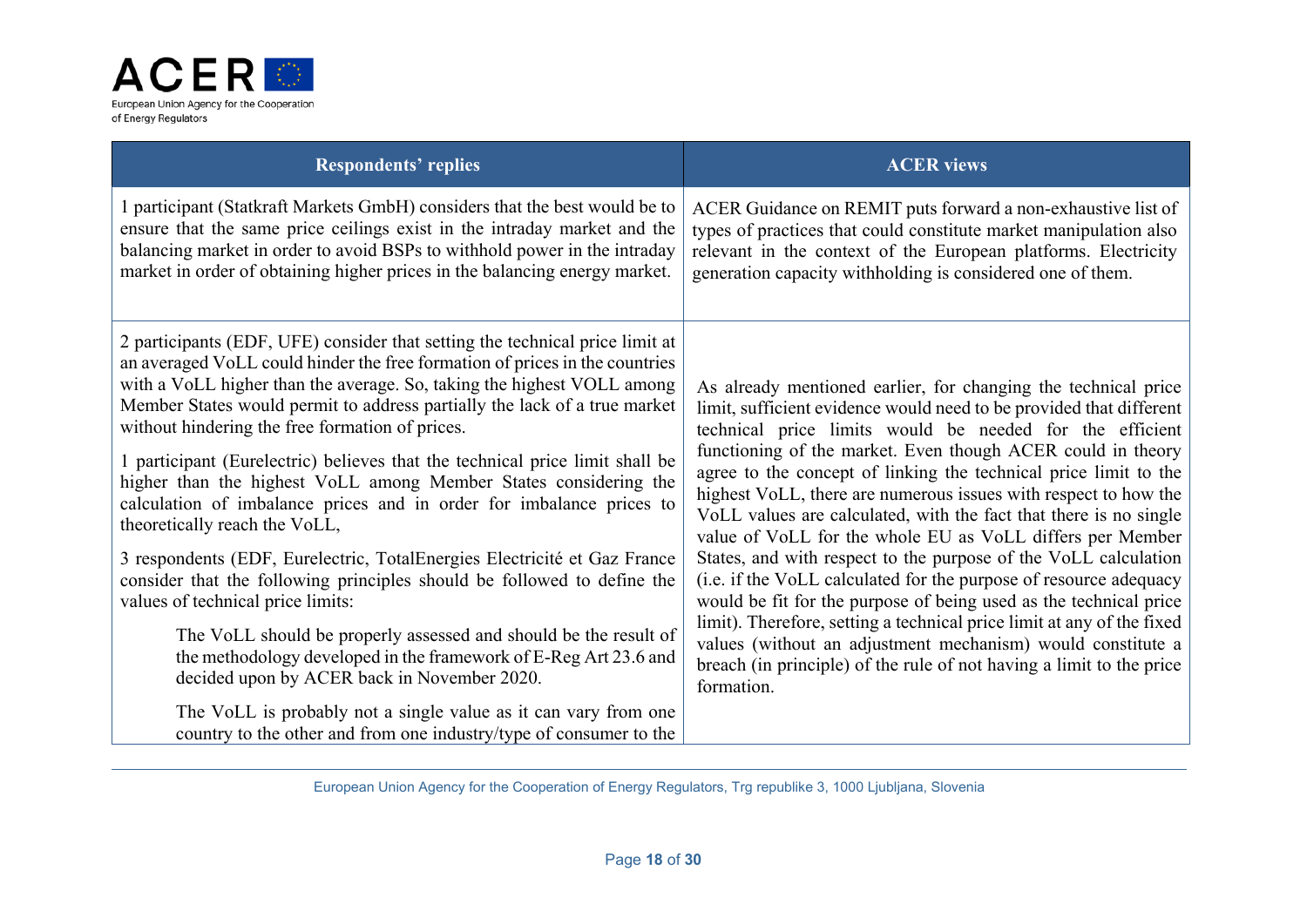

| <b>Respondents' replies</b>                                                                                                                                                                                                                                                                                                                                                                                                                                                                                                                                                                                                                                                                                                                                                                                                                                                                         | <b>ACER</b> views                                                                                                                                                                                                                                       |
|-----------------------------------------------------------------------------------------------------------------------------------------------------------------------------------------------------------------------------------------------------------------------------------------------------------------------------------------------------------------------------------------------------------------------------------------------------------------------------------------------------------------------------------------------------------------------------------------------------------------------------------------------------------------------------------------------------------------------------------------------------------------------------------------------------------------------------------------------------------------------------------------------------|---------------------------------------------------------------------------------------------------------------------------------------------------------------------------------------------------------------------------------------------------------|
| other. Any technical price limit for the clearing of balancing energy<br>should never be lower than the ID price limits                                                                                                                                                                                                                                                                                                                                                                                                                                                                                                                                                                                                                                                                                                                                                                             |                                                                                                                                                                                                                                                         |
| The technical price limits should continue to be harmonized.                                                                                                                                                                                                                                                                                                                                                                                                                                                                                                                                                                                                                                                                                                                                                                                                                                        |                                                                                                                                                                                                                                                         |
| 1 participant (RWE Supply & Trading GmbH) states that some Member<br>States have scarcity components in place to ensure imbalance prices are<br>sufficiently high during periods of scarcity and that the proposed maximum<br>price would cap the price for balancing energy below the level from the<br>scarcity component in some Member States, for example Germany. This<br>would not be desirable.                                                                                                                                                                                                                                                                                                                                                                                                                                                                                             | ACER considers it extremely important to ensure that prices of<br>balancing energy are formed based on free price formation. In this<br>way, the imbalance prices would not be restricted either and<br>would be allowed to reflect scarcity situation. |
| 3 respondents (EFET, RWE Supply & Trading GmbH, Uniper SE)<br>question whether VoLL is appropriate reference to set the<br>technical price limit.<br>1 respondent (EFET) considers that VoLL calculations only result<br>in estimates of what consumers would be willing to pay for their<br>electricity supply, balancing energy - and in turn imbalance prices<br>- and may rise above that level in concrete situations of scarcity.<br>1 respondent (RWE Supply & Trading GmbH) considers that<br>according to Regulation (EU) 2019/943, prices for electricity<br>should be allowed to reach the VoLL, therefore the imbalance<br>pricing must be allowed to reach VoLL, and prices of balancing<br>energy must be allowed then to exceed that value. The way<br>imbalance prices are calculated permits the use of volume<br>weighted averages of the different product types and market time | ACER explained above its views on linking the technical price<br>limit to the VoLL.                                                                                                                                                                     |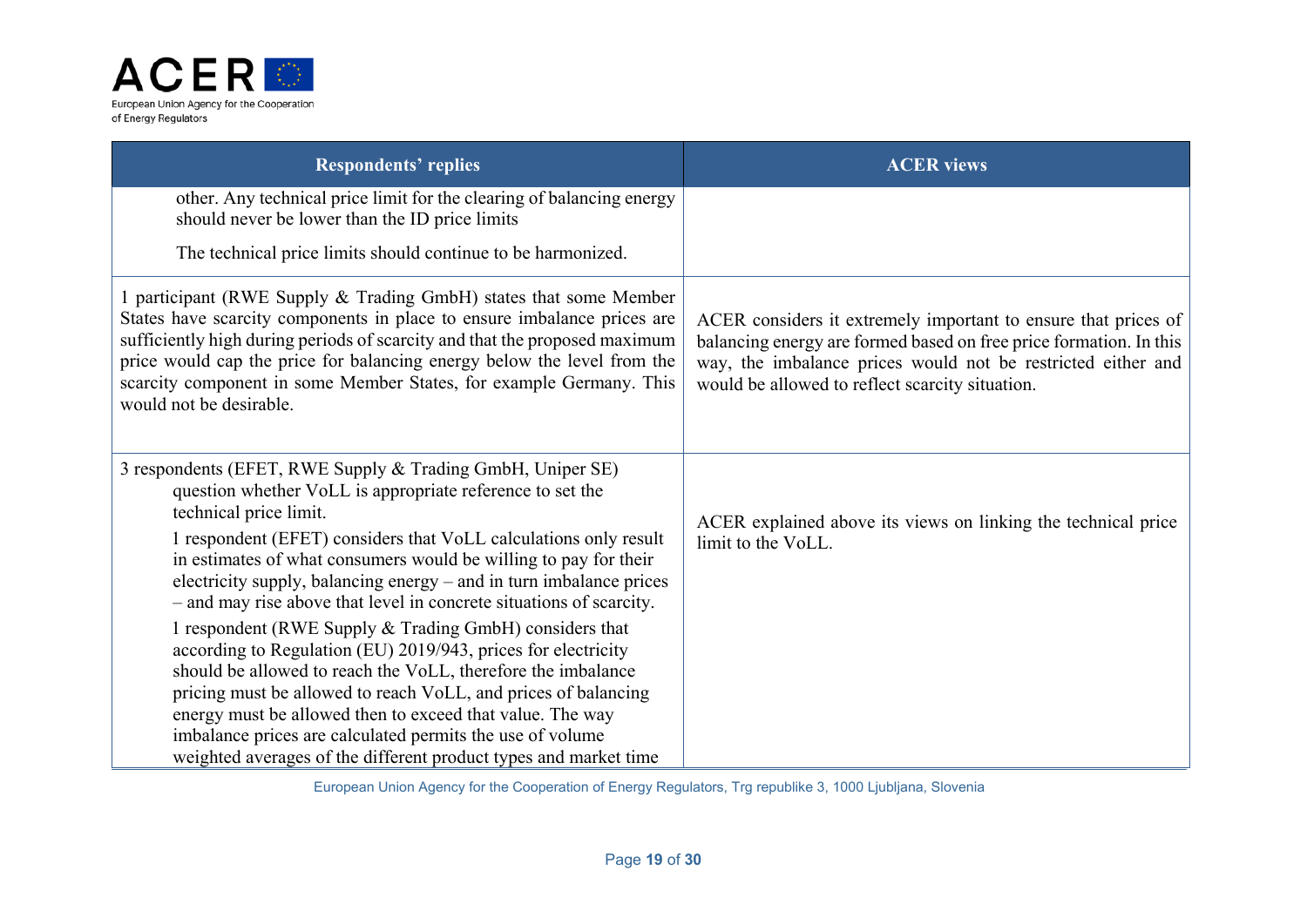

| <b>Respondents' replies</b>                                                                                                                                                                                                                                                                                                                                                                | <b>ACER</b> views |
|--------------------------------------------------------------------------------------------------------------------------------------------------------------------------------------------------------------------------------------------------------------------------------------------------------------------------------------------------------------------------------------------|-------------------|
| units (as is currently being implemented in Germany, for<br>example). This means that capping the price for balancing energy<br>at VoLL, would effectively rule out imbalance prices ever<br>reaching VoLL, which in turn could dampen prices on wholesale<br>electricity markets.                                                                                                         |                   |
| 1 respondent (Uniper SE) considers that the balancing energy is<br>required to ensure system stability and the blackout would be the<br>corresponding case if the balancing energy is not available on a<br>sufficiently firm basis. The cost for a blackout would then be<br>higher than the VoLL because the collateral damages of the whole<br>community have to be taken into account. |                   |
| <b>Question 2.4</b> Do you agree that the technical price limit shall increase once all TSOs have joined the European platforms? If you agree,<br>2.4<br>at what level in your view shall technical price level increase?                                                                                                                                                                  |                   |
| 35 respondents provided answer to this question <sup>2</sup> .                                                                                                                                                                                                                                                                                                                             |                   |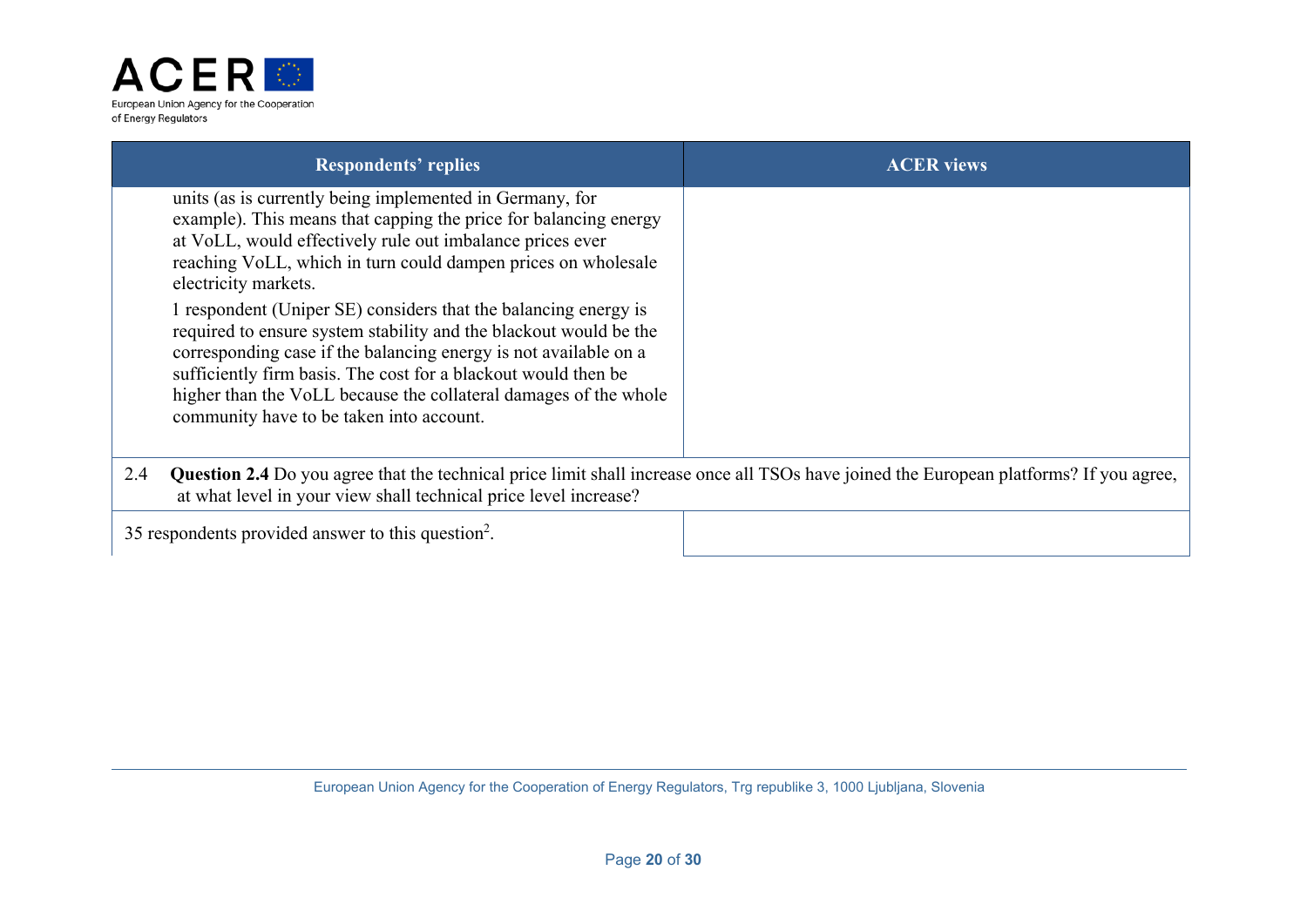

4 respondents (BDEW, Entelios.AG, Europex, Ompex AG) agree.

23 respondents (AIGET, Association of Energy Users in Finland (ELFi), BayWa r.e. Energy Trading GmbH, CEZ, EDF, Edison S.p.A., EFET, Eneco, ENTSO-E, Finnish Energy, 'individual respondent'1, Kymenlaakson Sähkö Oy, PD Power Oy, Quadra Energy GmbH, Statkraft Markets GmbH, Stadtwerke München GmbH, Swedenergy, TotalEnergies Electricité et Gaz France, Trianel GmbH, Union Française de l'Electricité (UFE), UNIPER SE, UPM Energy Oy, Westnetz GmbH on behalf of E.ON DSOs Germany) disagree.

8 respondents' (Centrica Plc, EnBW Energie Baden-Württemberg AG, Energie-Nederland, Eurelectric, FEBEG, illwerke vkw AG, RWE Supply & Trading GmbH, Slovenské elektrárne, a.s.,) answer does not directly answers to the questions, therefore it is marked as 'N/A' on the diagram3.



### **TOPIC 3: AUTOMATIC ADJUSTMENT MECHANISM LINKED TO BALANCING ENERGY PRICES**

3. **Question 3a)** Do you agree there shall be a transparent mechanism to adjust automatically the technical price limits if set limits in the balancing timeframe are expected to be reached? **Answer:** Yes/No

<sup>3</sup> Based on ACER's interpretation of responses.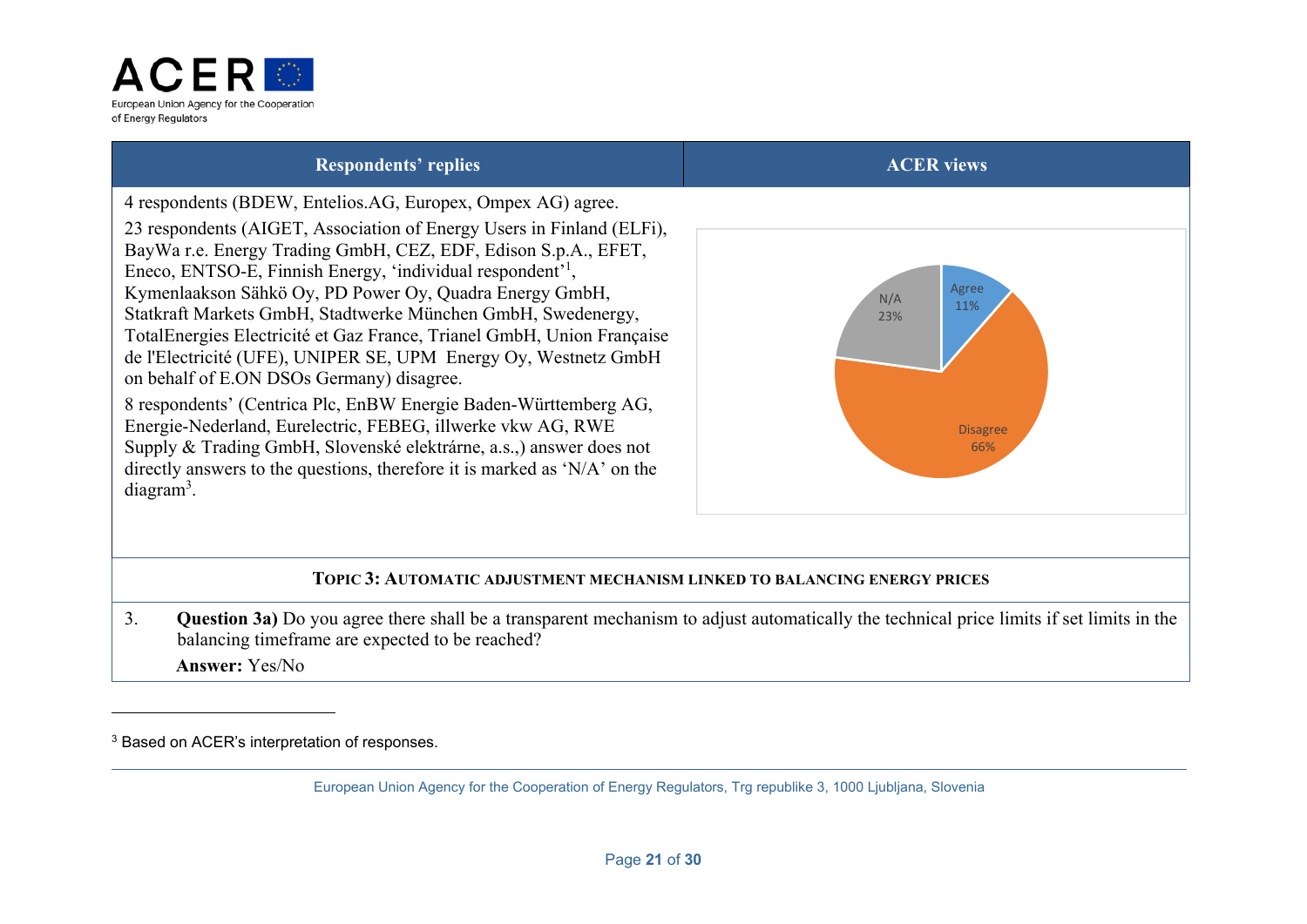

No 41%

> Yes 59%

41 respondents provided answer to this question.

24 respondents (AIGET, BayWa r.e. Energy Trading GmbH, Bundesverband der Energie- und Wasserwirtschaft, Centrica Plc, E.ON Energie Deutschland GmbH, Edison S.p.A., EFET, EnBW Energie Baden-Württemberg AG, Eneco, Energie-Nederland, Entelios.AG, EUGINE – European Engine Power Plants Association, Eurelectric, Europe Energy S.p.A., Europex, FEBEG, illwerke vkw AG, INNIO, MFT Energy, Ompex AG, RWE Supply & Trading GmbH, SachsenEnergie AG, UNIPER SE, VEMW) answered 'Yes' and 17 respondents (Association of Energy Users in Finland (ELFi), EDF, ENTSO-E, Finnish Energy, 'individual respondent' 1,Kymenlaakson Sähkö Oy, PD Power Oy, Quadra Energy GmbH, Slovenské elektrárne, a.s., Stadtwerke München GmbH, Statkraft Markets GmbH, Swedenergy, TotalEnergies Electricité et Gaz France, Trianel GmbH, Union Française de l'Electricité (UFE), UPM Energy Oy, Westnetz GmbH on behalf of E.ON DSOs Germany) answered 'No'.

3. **Question 3b)** Please provide an explanation for your answer.

| 38 respondents provided answer to this question <sup>2</sup> .    |                                                                  |
|-------------------------------------------------------------------|------------------------------------------------------------------|
| / respondents (BDEW, Centrica Plc, EFET, E.ON Energie Deutschland | As already mentioned in previous sections, ACER agrees with an   |
| GmbH, EnBW Energie Baden-Württemberg AG, Energie-Netherland,      | approach to have an automatic adjustment mechanism if set limits |
| FEBEG) agree with having an automatic adjustment mechanism to     | In the balancing timeframe are expected to be reached if the     |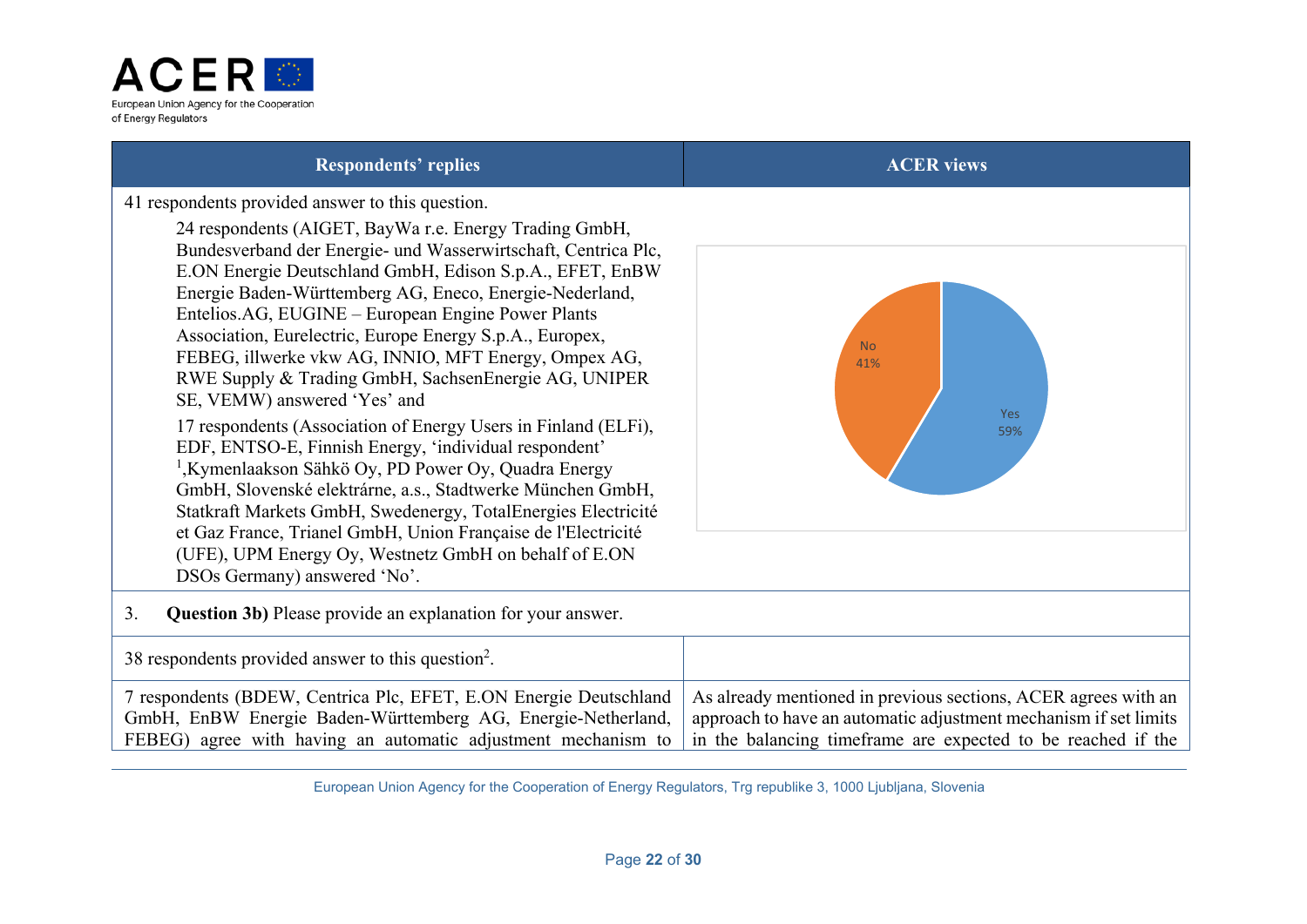

| <b>Respondents' replies</b>                                                                                                                                                                                                                                                                                                                                                                                                                                                                                                                                                                                                                                                                      | <b>ACER</b> views                                                                                                                                                                                                                                                                                                                                                                                                                                                                                                                                                                                                                                                                                |
|--------------------------------------------------------------------------------------------------------------------------------------------------------------------------------------------------------------------------------------------------------------------------------------------------------------------------------------------------------------------------------------------------------------------------------------------------------------------------------------------------------------------------------------------------------------------------------------------------------------------------------------------------------------------------------------------------|--------------------------------------------------------------------------------------------------------------------------------------------------------------------------------------------------------------------------------------------------------------------------------------------------------------------------------------------------------------------------------------------------------------------------------------------------------------------------------------------------------------------------------------------------------------------------------------------------------------------------------------------------------------------------------------------------|
| increase the technical price limit if expected to be reached. However, in<br>their view the automatic adjustment should happen in a timely manner and<br>without delay (e.g. the limit in day-ahead market would only increase after<br>5 weeks).                                                                                                                                                                                                                                                                                                                                                                                                                                                | technical price limit is set in a way that could restrict free price<br>formation. Since such mechanism was not developed in this<br>Decision, the discussion on the duration of the gap between the<br>occurrence of the situation that would trigger an increase of the<br>technical price limit and an actual increase was not further<br>elaborated.                                                                                                                                                                                                                                                                                                                                         |
| 1 respondent (EFET) considers that the starting point for the automatic<br>adjustment should be the existing technical price limit (99,999 $\epsilon$ /MWh)<br>and not the one proposed by the TSOs.                                                                                                                                                                                                                                                                                                                                                                                                                                                                                             | ACER considers that the existing technical price limit is<br>sufficiently high and additional automatic adjustment triggering<br>an increase is not needed.                                                                                                                                                                                                                                                                                                                                                                                                                                                                                                                                      |
| 2 respondents' (Ompex AG, Quadra Energy GmbH) main concern about<br>unrestricted pricing is that market power can be abused resulting in<br>unjustified pricing which would with such mechanism lead to even higher<br>prices. As a solution, they propose that there should be market indicators<br>monitoring scarcity, competition and price formation. Only if all indicators<br>would be green, the limits should increase.<br>1 respondent (Eurelectric) consider it the most important in case the trigger<br>for an adjustment has been reached, there is a transparent and thorough<br>analysis of the event to learn lessons in terms of the functioning of the<br>European platforms. | ACER agrees with the importance of market indicators in order<br>to understand the market functioning.<br>ACER introduced additional reporting requirements in Annex I<br>of the Decision.<br>In addition to quarterly reporting, ACER introduced incident-<br>based reporting during the transitory period whereas the TSOs<br>need to prepare a report that includes an analysis of the event in<br>case the price reaches at least 50% of the upper or lower<br>transitional price limit.<br>Furthermore, ACER added in Annex I a requirement on the TSOs<br>to perform an assessment of the functioning of the balancing<br>market 3 years after the implementation deadline of the European |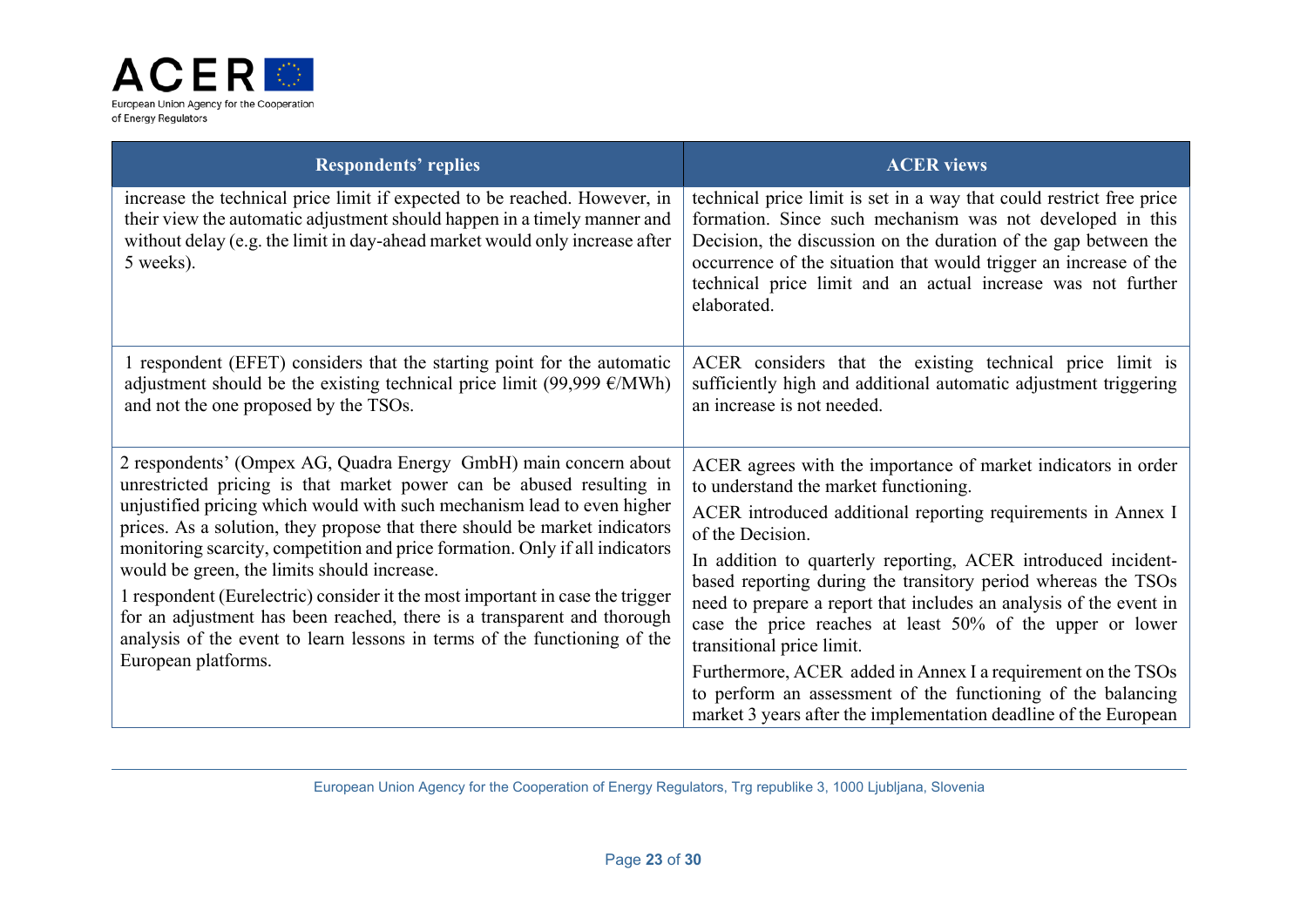

| <b>Respondents' replies</b>                                                                                                                                                                                                                                                                                                                                                                                          | <b>ACER</b> views                                                                                                                                                                                                                                                                                                                                                                                     |
|----------------------------------------------------------------------------------------------------------------------------------------------------------------------------------------------------------------------------------------------------------------------------------------------------------------------------------------------------------------------------------------------------------------------|-------------------------------------------------------------------------------------------------------------------------------------------------------------------------------------------------------------------------------------------------------------------------------------------------------------------------------------------------------------------------------------------------------|
|                                                                                                                                                                                                                                                                                                                                                                                                                      | platforms in order to investigate whether different technical price<br>limits are needed for efficient functioning of the market.                                                                                                                                                                                                                                                                     |
| <b>TOPIC 4: OTHER COMMENTS</b>                                                                                                                                                                                                                                                                                                                                                                                       |                                                                                                                                                                                                                                                                                                                                                                                                       |
| Question 4 If you would like to comment on other topics please indicate clearly the related Article, paragraph of the Amendment Proposal<br>4.<br>and add a sufficient explanation.                                                                                                                                                                                                                                  |                                                                                                                                                                                                                                                                                                                                                                                                       |
| 18 respondents provided answer to this question <sup>2</sup> .                                                                                                                                                                                                                                                                                                                                                       |                                                                                                                                                                                                                                                                                                                                                                                                       |
| 1 respondent (ELFi) raised the very important role of market surveillance<br>in the balancing market and importance of having adequate resources<br>under REMIT                                                                                                                                                                                                                                                      | ACER agrees with its importance and mentioned it in the<br>Decision.                                                                                                                                                                                                                                                                                                                                  |
| 2 respondents (Finnish Energy, Swedenergy) consider that technical<br>bidding limit in the balancing markets is not a market surveillance tool,<br>but a needed safeguard to promote trust in the market and to avoid<br>overactions in the balancing and imbalance price formation. Market<br>surveillance is an ex-post measure and would not help in a situation where<br>prices reach un-reasonably high levels. | ACER notes that market surveillance can contribute to detect and<br>deter market abuse. Therefore, the objective of REMIT is not<br>only to detect but also to deter market abuse. Deterrence does<br>work ex-ante via the efficient functioning of all interacting<br>elements of the REMIT framework. It includes advocacy of the<br>REMIT transparency and integrity principles, e.g. via the ACER |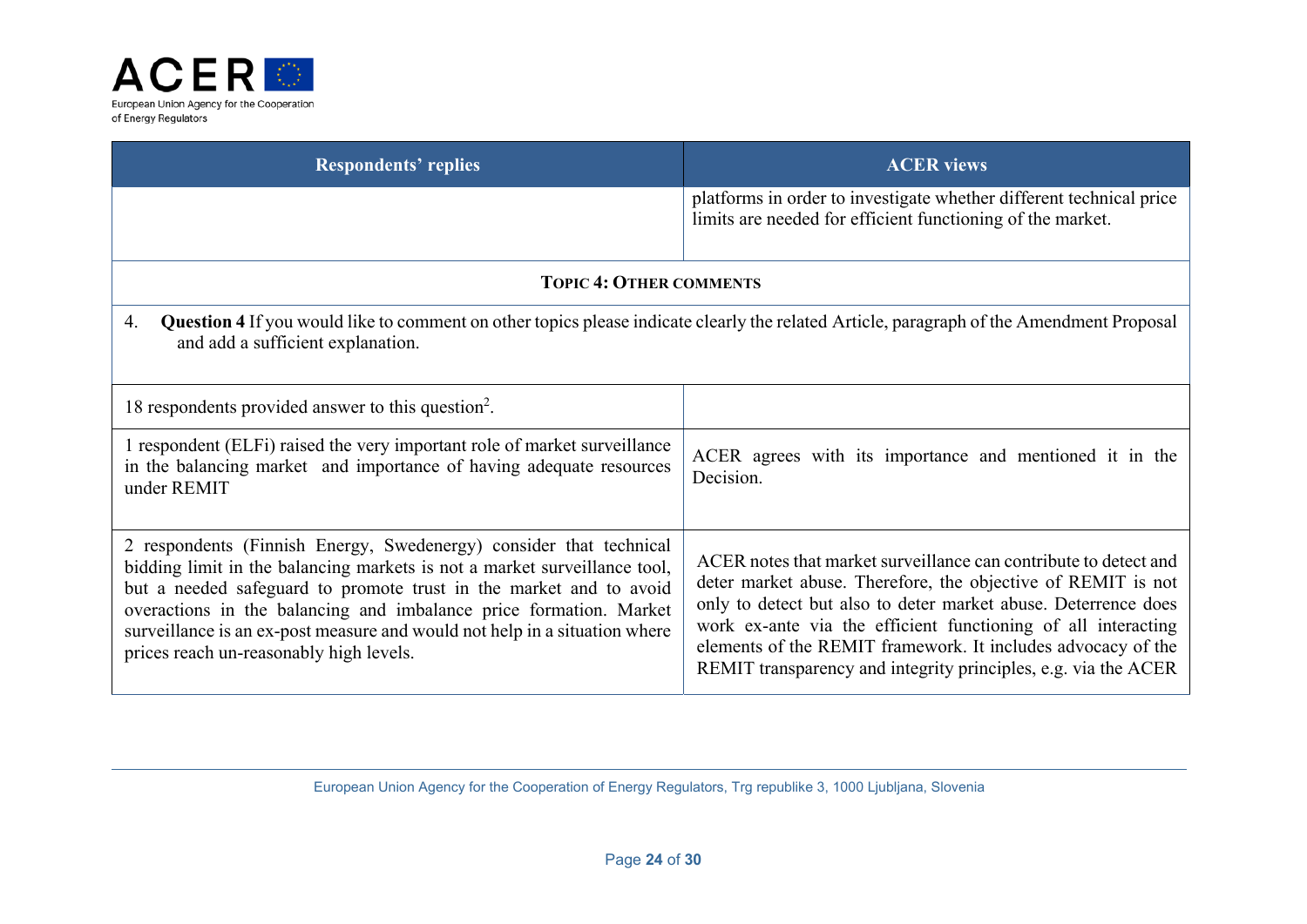

| <b>Respondents' replies</b>                                                                                                                                                                                                                                                                                                                                                                                                               | <b>ACER</b> views                                                                                                                                                                                                                                                                                                                                                                              |
|-------------------------------------------------------------------------------------------------------------------------------------------------------------------------------------------------------------------------------------------------------------------------------------------------------------------------------------------------------------------------------------------------------------------------------------------|------------------------------------------------------------------------------------------------------------------------------------------------------------------------------------------------------------------------------------------------------------------------------------------------------------------------------------------------------------------------------------------------|
|                                                                                                                                                                                                                                                                                                                                                                                                                                           | Guidance on REMIT <sup>4</sup> that puts forward a non-exhaustive list of<br>types of practices that could constitute market manipulation also<br>relevant in the context of the European platforms.                                                                                                                                                                                           |
| 3 respondents (EDF, Eurelectric, UFE) state that symmetricity of technical<br>price limit is not a must (e.g. DA technical price limits) and therefore, call<br>for a debate/specific discussion on the rationale for the value of this<br>minimum price limit.<br>2 respondents (EDF, UFE) propose, regarding minimum technical price<br>limit, a similar reasoning based on the "Value of Lost Generation" for<br>downward energy bids. | ACER explained in its Decision that hhaving different values for<br>positive and negative price limits is not justified on the basis<br>either of the TSOs' need or the product. Therefore, ACER has<br>proposed that if the upper transitional price limit is increased due<br>to an increase of the ID limit, the lower transitional price limit is<br>decreased by the same absolute value. |
| 1 respondent (Edison) asks for an alignment of price limits applied in<br>national ancillary services and balancing markets with the harmonized<br>maximum and minimum bid and clearing prices which will be applied on<br>the European balancing platforms (or at least on the Single Intraday<br>Coupling).                                                                                                                             | ACER notes that the Pricing methodology implementation<br>timeline is linked to the implementation of the European<br>platforms. Therefore, once the TSO joins the European<br>platforms, it will have to use technical price limits as approved<br>by this methodology.                                                                                                                       |
| 2 respondents (EFET, EnBW Energie Baden-Württemberg AG) support<br>an option to continue the application of releasing bids that exceed the                                                                                                                                                                                                                                                                                                | Pursuant to Article 29(10) of the EB Regulation, the release of<br>balancing energy bids in the context of the European platforms                                                                                                                                                                                                                                                              |

<sup>&</sup>lt;sup>4</sup> ACER Guidance on the application of Regulation (EU) No 1227/2011 of the European Parliament and of the Council of 25 October 2011 on wholesale energy market integrity and transparency 6th Edition.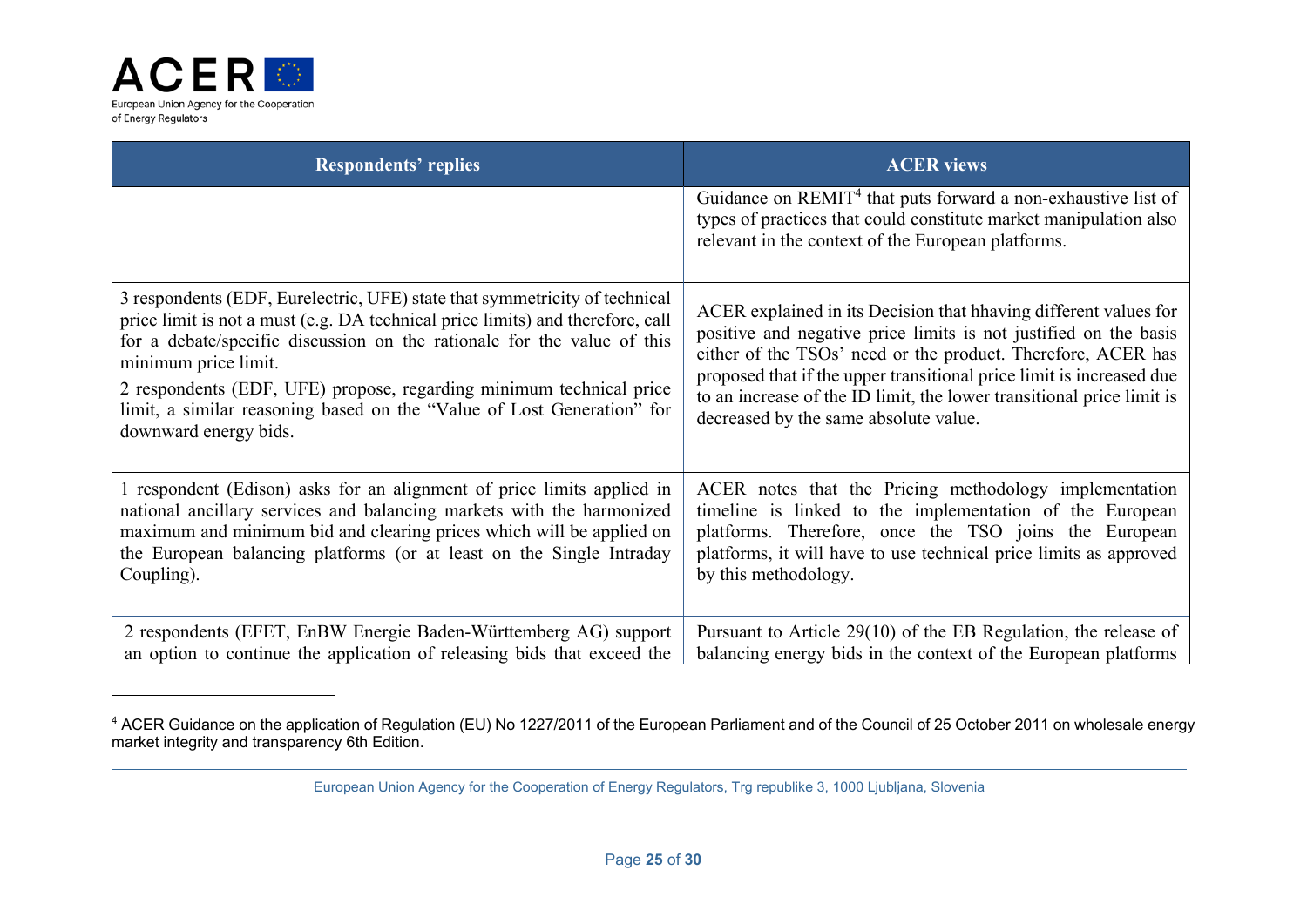

| <b>Respondents' replies</b>                                                                                                                                                                                                                                                                                                                                                                                                                            | <b>ACER</b> views                                                                                                                                                                                                                                                                                                                                                                                                                                                                                                                                                                                                                                         |
|--------------------------------------------------------------------------------------------------------------------------------------------------------------------------------------------------------------------------------------------------------------------------------------------------------------------------------------------------------------------------------------------------------------------------------------------------------|-----------------------------------------------------------------------------------------------------------------------------------------------------------------------------------------------------------------------------------------------------------------------------------------------------------------------------------------------------------------------------------------------------------------------------------------------------------------------------------------------------------------------------------------------------------------------------------------------------------------------------------------------------------|
| previously defined TSO demand because additional capacity is blocked<br>by the TSO and withdrawn from the market. In their view, BSPs with a<br>contract for capacity will increase their capacity bid prices to compensate<br>for the opportunity loss.                                                                                                                                                                                               | will be only allowed after the balancing energy gate closure time,<br>respecting the minimum volume of bids that should be forwarded<br>to the European platforms, which is subject to an evaluation and<br>impact assessment by all TSOs pursuant to Article 29(11) of the<br>EB Regulation. ACER agrees that in principle opportunity cost<br>of not being able to trade on intraday market could be included<br>in the BE bids, if the intraday gate closure time is after the<br>balancing energy one, but also notes that the possibility of<br>releasing balancing energy bids incentivises BSPs to include<br>them in their balancing energy bids. |
| 1 respondent (Europex) considers that the price limits should expire in<br>accordance with an agreed set of and independently of the findings of this<br>report.                                                                                                                                                                                                                                                                                       | As ACER only introduced transitional price limits, the limit is<br>transitory by nature and set to expire 4 years after the legal<br>deadline to join the European platforms. During this time, TSOs<br>are obliged to report on relevant key performance indicators.                                                                                                                                                                                                                                                                                                                                                                                     |
| 1 respondent (Statkraft Markets GmbH) claims that the balancing energy<br>market has high barriers to entry, which discourages many potential<br>balancing energy providers. The respondent outlines the following<br>barriers:<br>Investment and maintenance of systems;<br>$\bullet$<br>Uncertain revenues, not at least due to frequent regulatory<br>changes (EU and Member States);<br>High requirements in terms of availability and redundancy. | Even though very important, ACER considers that barriers to the<br>balancing energy are out of scope of this Pricing Methodology.                                                                                                                                                                                                                                                                                                                                                                                                                                                                                                                         |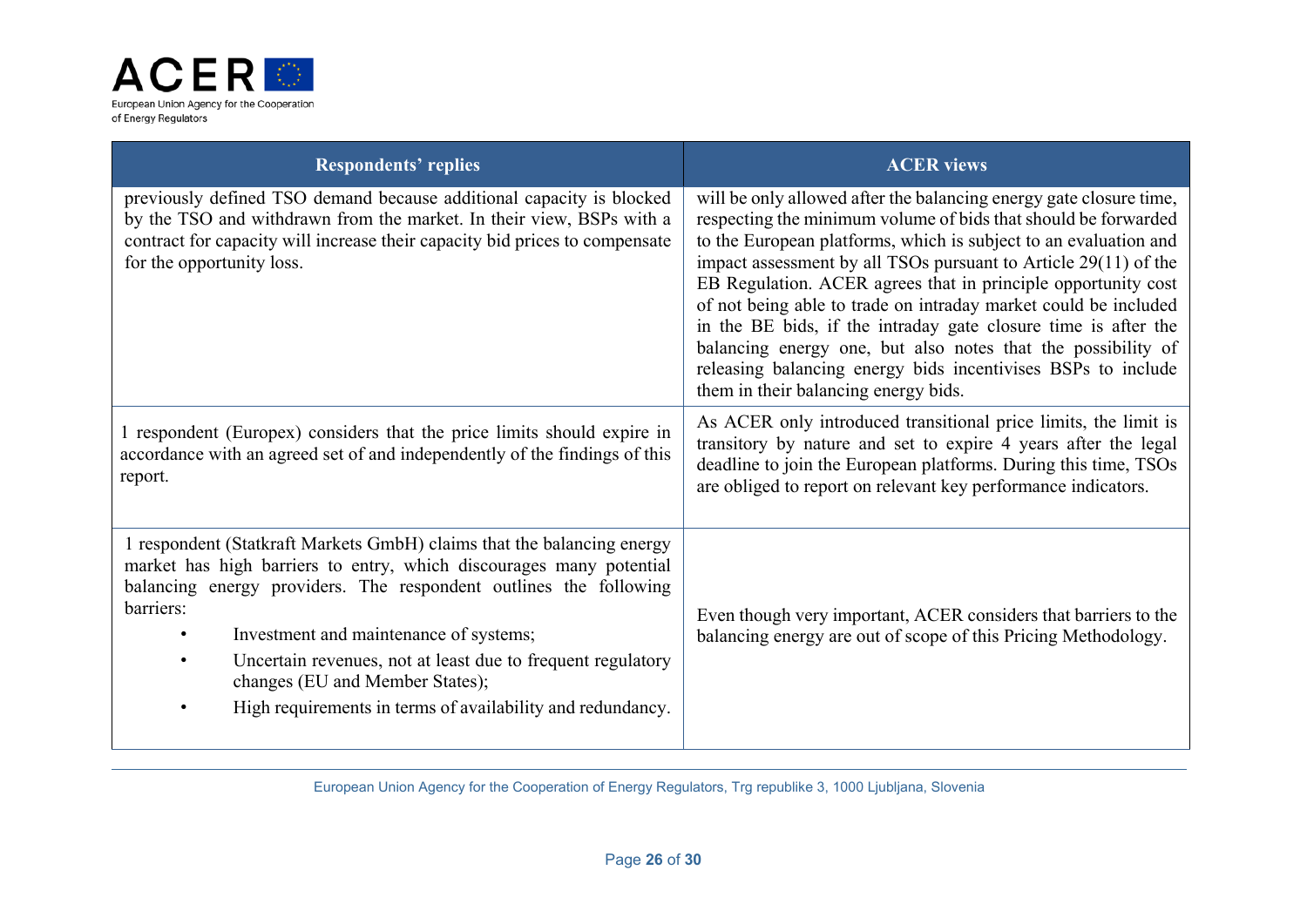

#### **3.LIST OF RESPONDENTS**

| No. | Organisation                                             |
|-----|----------------------------------------------------------|
| 1.  | <b>AIGET</b>                                             |
| 2.  | Association of Energy Users in Finland ('ELFi')          |
| 3.  | BayWa r.e. Energy Trading GmbH                           |
| 4.  | Bundesverband der Energie- und Wasserwirtschaft (,BDEW') |
| 5.  | Centrica Plc                                             |
| 6.  | <b>CEZ</b>                                               |
| 7.  | E.ON Energie Deutschland GmbH                            |
| 8.  | <b>EDF</b>                                               |
| 9.  | Edison S.p.A.                                            |
| 10. | <b>EFET</b>                                              |
| 11. | EnBW Energie Baden-Württemberg AG                        |
| 12. | Eneco                                                    |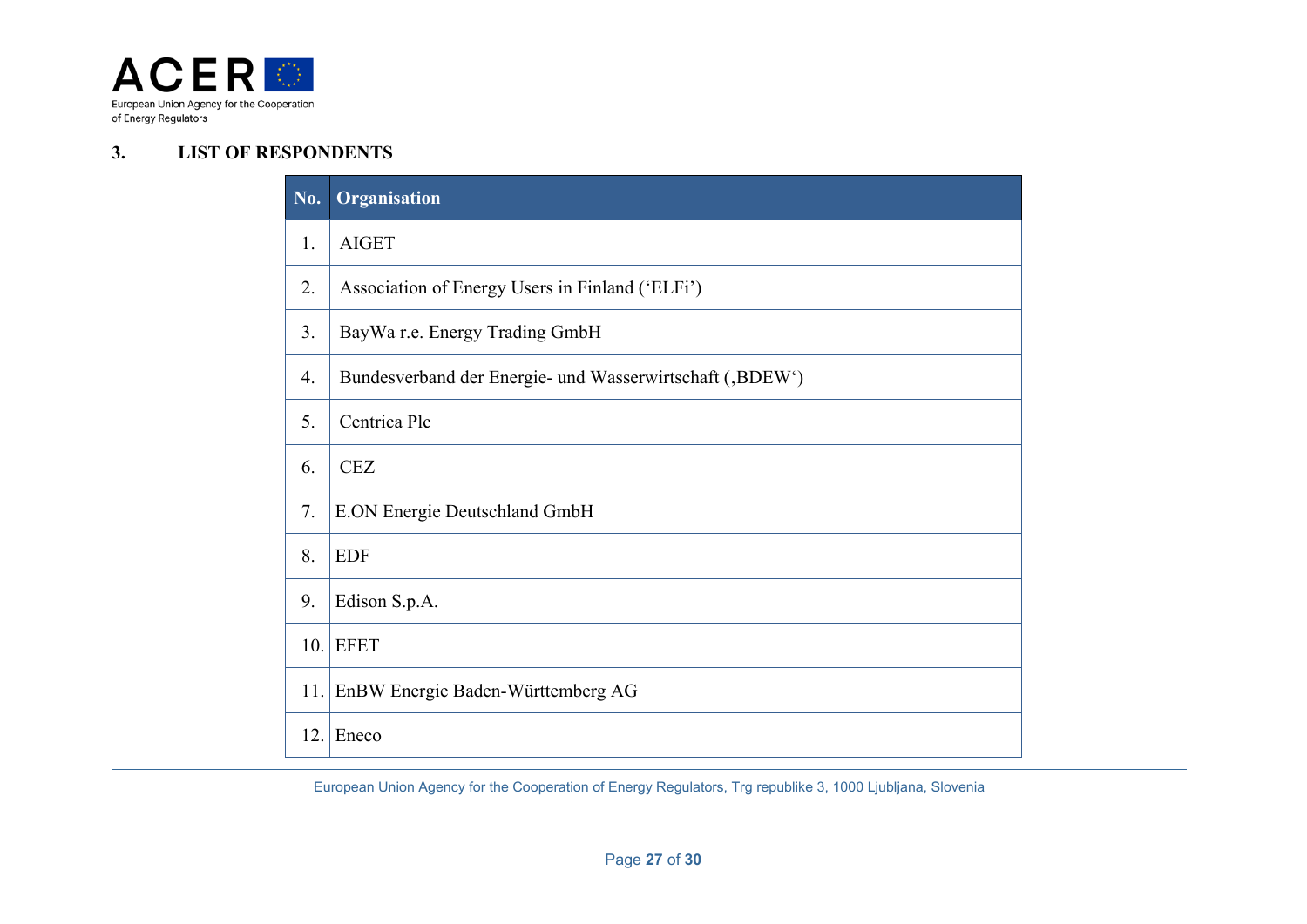

|      | 13. Energie-Nederland                                 |
|------|-------------------------------------------------------|
| 14.  | Entelios.AG                                           |
| 15.  | <b>ENTSO-E</b>                                        |
|      | 16. EUGINE – European Engine Power Plants Association |
| 17.1 | Eurelectric                                           |
| 18.  | Europe Energy S.p.A.                                  |
| 19.  | Europex                                               |
| 20.  | <b>FEBEG</b>                                          |
| 21.  | Finnish Energy                                        |
| 22.  | illwerke vkw AG                                       |
| 23.1 | <b>INNIO</b>                                          |
| 24.  | Kymenlaakson Sähkö Oy                                 |
| 25.  | <b>MFT</b> Energy                                     |
| 26.  | Ompex AG                                              |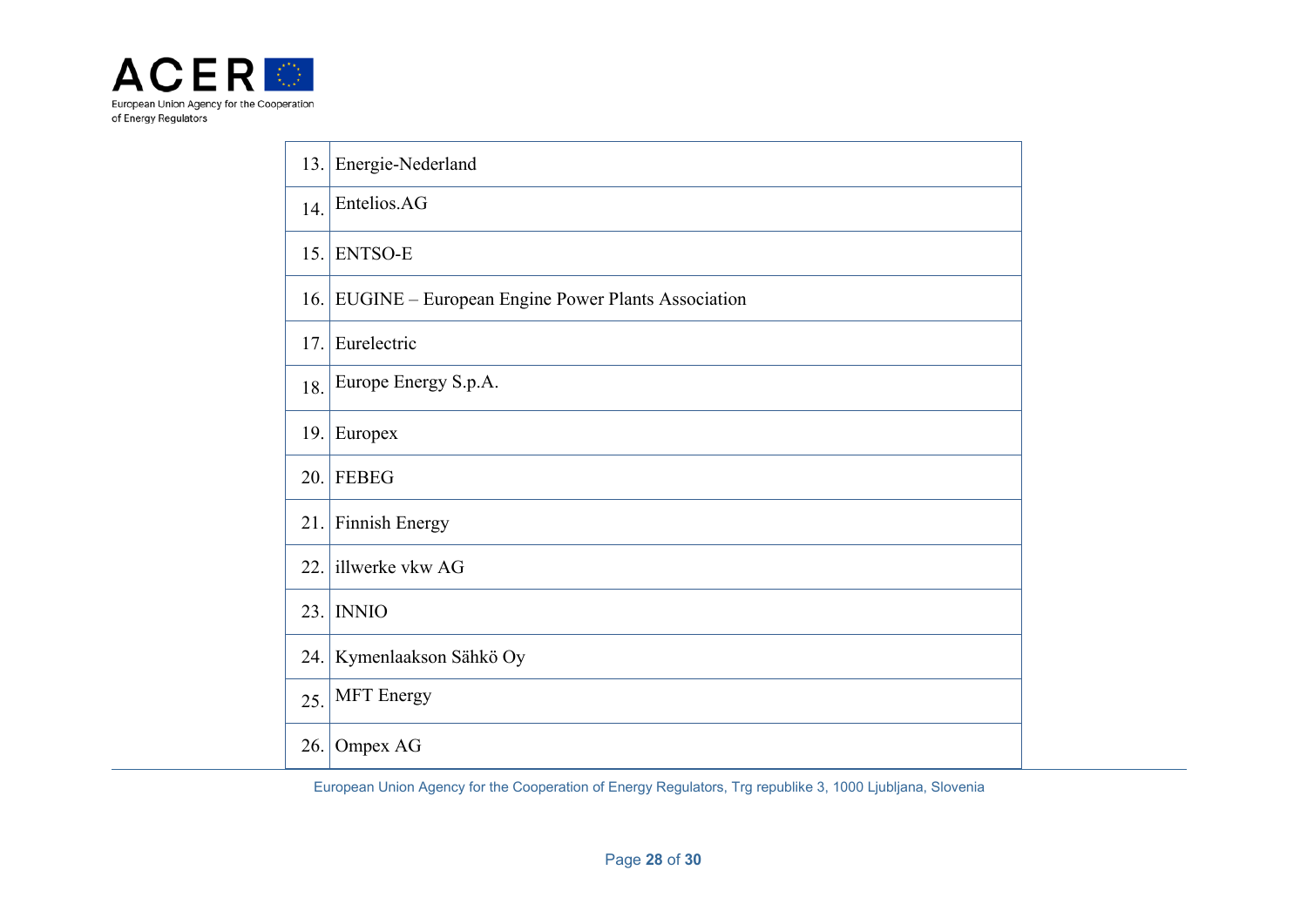

| 27.  | PD Power Oy                             |
|------|-----------------------------------------|
| 28.  | Quadra Energy GmbH                      |
| 29.1 | RWE Supply & Trading GmbH               |
| 30.  | SachsenEnergie AG                       |
| 31.  | Slovenské elektrárne, a.s.              |
| 32.  | Stadtwerke München GmbH                 |
| 33.  | <b>Statkraft Markets GmbH</b>           |
| 34.  | Swedenergy                              |
| 35.  | TotalEnergies Electricité et Gaz France |
| 36.  | <b>Trianel GmbH</b>                     |
| 37.  | Union Française de l'Electricité (UFE)  |
| 38.  | <b>UNIPER SE</b>                        |
| 39.  | <b>UPM</b> Energy Oy                    |
| 40.  | <b>VEMW</b>                             |